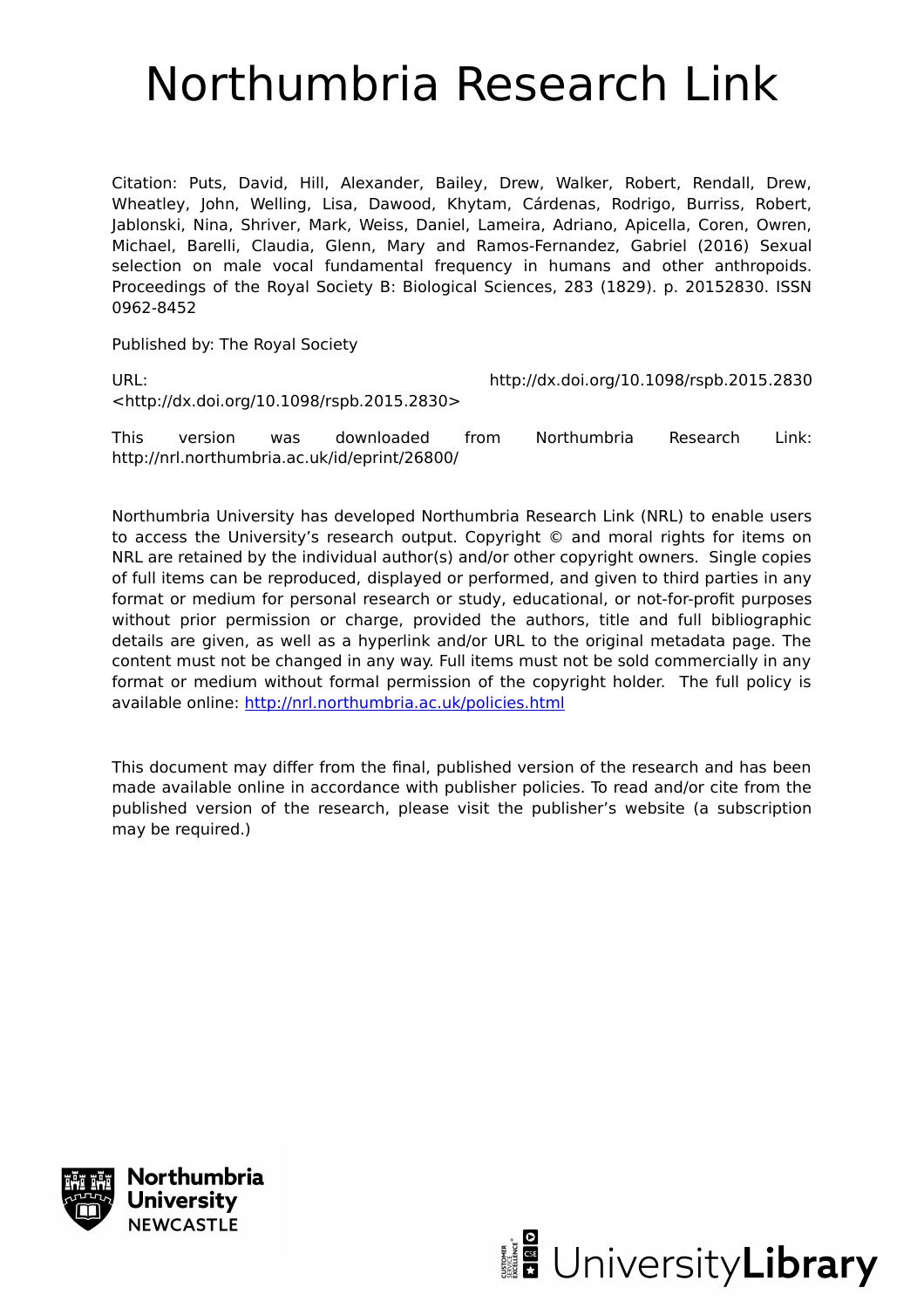| $\overline{2}$ |                                                                                                                                                                 | Sexual selection on male vocal fundamental frequency in humans and                                                                   |  |
|----------------|-----------------------------------------------------------------------------------------------------------------------------------------------------------------|--------------------------------------------------------------------------------------------------------------------------------------|--|
| 3              |                                                                                                                                                                 | other anthropoids                                                                                                                    |  |
| 4              |                                                                                                                                                                 | Short title: Sexual selection and primate vocalization frequencies                                                                   |  |
| 5              |                                                                                                                                                                 |                                                                                                                                      |  |
| 6              | David A. Putsa,b,1, Alexander K. Hilla, c, Drew H. Bailey <sup>d</sup> , Robert S. Walker <sup>e</sup> , Drew Rendall <sup>f</sup> , John                       |                                                                                                                                      |  |
| 7              | R. Wheatley <sup>a</sup> , Lisa L. M. Welling <sup>g</sup> , Khytam Dawood <sup>h</sup> , Rodrigo Cárdenas <sup>h</sup> , Robert. P. Burriss <sup>i</sup> ,     |                                                                                                                                      |  |
| 8              | Nina G. Jablonski <sup>a</sup> , Mark D. Shriver <sup>a</sup> , Daniel Weiss <sup>h</sup> , Adriano R. Lameira <sup>jk</sup> , Coren L. Apicella <sup>1</sup> , |                                                                                                                                      |  |
| 9              |                                                                                                                                                                 | Michael J. Owren <sup>m</sup> , Claudia Barelli <sup>n</sup> , Mary E. Glenn <sup>o</sup> , and Gabriel Ramos-Fernandez <sup>p</sup> |  |
| 10             |                                                                                                                                                                 |                                                                                                                                      |  |
| 11             |                                                                                                                                                                 | a. Department of Anthropology, Pennsylvania State University, University Park, PA 16802                                              |  |
| 12             |                                                                                                                                                                 | b. Center for Brain, Behavior, and Cognition, Pennsylvania State University, University Park,                                        |  |
| 13             |                                                                                                                                                                 | PA 16802                                                                                                                             |  |
| 14             |                                                                                                                                                                 | c. Current address: Department of Anthropology, University of Washington, Seattle, WA 98185                                          |  |
| 15             |                                                                                                                                                                 | d. School of Education, University of California, Irvine, CA 92697                                                                   |  |
| 16             |                                                                                                                                                                 | e. Department of Anthropology, University of Missouri, Columbia, MO 65211                                                            |  |
| 17             | f.                                                                                                                                                              | Department of Psychology, University of Lethbridge, Lethbridge, Alberta, Canada T1K 3M4                                              |  |
| 18             | q.                                                                                                                                                              | Department of Psychology, Oakland University, Rochester, MI 48309                                                                    |  |
| 19             | h.                                                                                                                                                              | Department of Psychology, Pennsylvania State University, University Park, PA 16802                                                   |  |
| 20             | i.                                                                                                                                                              | Department of Psychology, Northumbria University, Newcastle upon Tyne NE1 8ST, UK                                                    |  |
| 21             | j.                                                                                                                                                              | Department of Anthropology, Durham University, Durham DH1 3LE, UK                                                                    |  |
| 22             |                                                                                                                                                                 | k. Pongo Foundation, Papenhoeflaan 91, 3421XN Oudewater, the Netherlands.                                                            |  |
| 23             | L.                                                                                                                                                              | Department of Psychology, University of Pennsylvania, Philadelphia, PA 19104                                                         |  |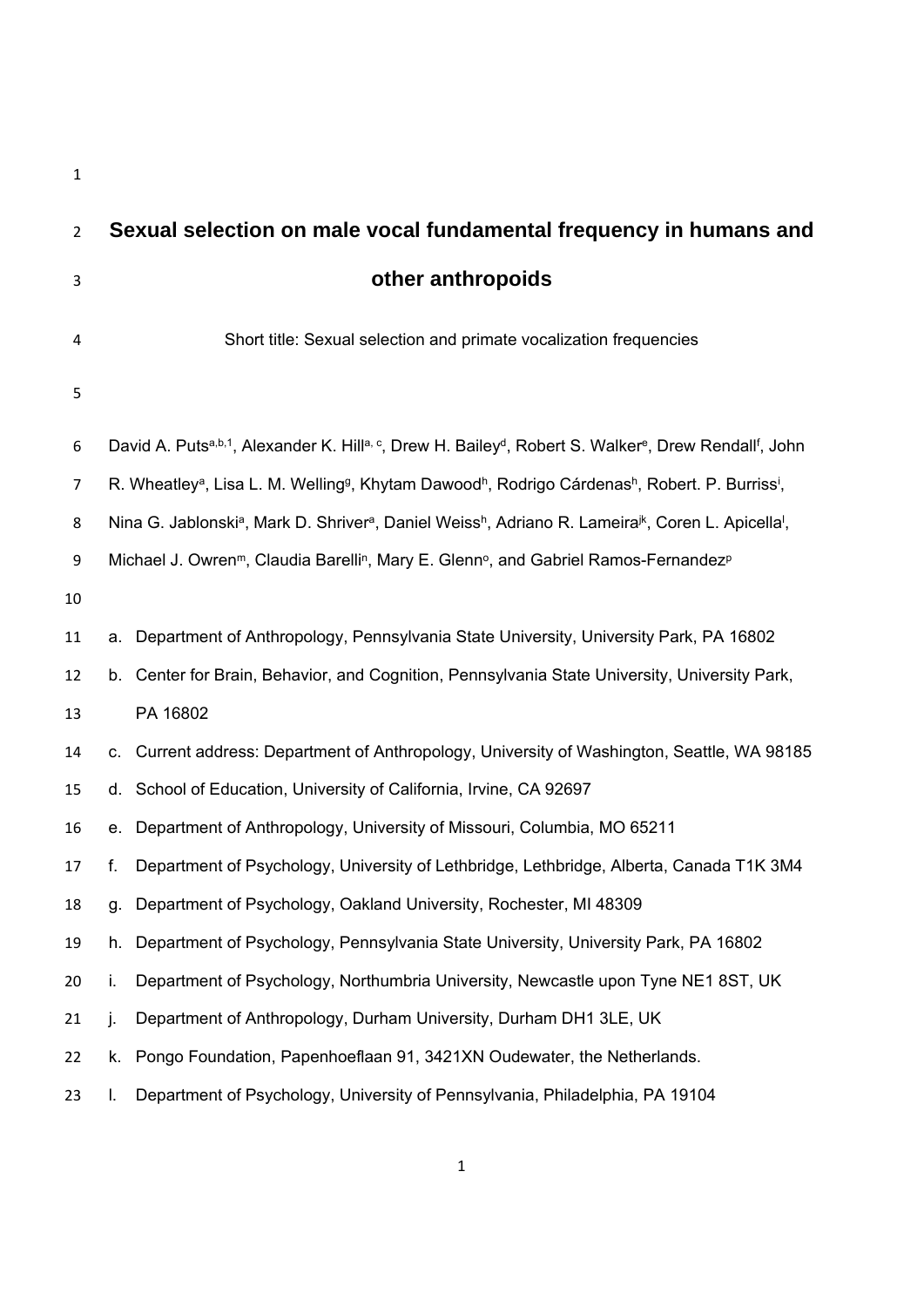| 24 | m. OSV Acoustical Associates and Emory University, Atlanta, GA 30322                      |
|----|-------------------------------------------------------------------------------------------|
| 25 | n. Sezione di Biodiversità Tropicale, Museo delle Scienze, Trento, Italy 38122            |
| 26 | o. Department of Anthropology, Humboldt State University, Arcata, CA 95521                |
| 27 | p. CIIDIR Unidad Oaxaca, Instituto Politecnico Nacional, Mexico and C3-Centro de Ciencias |
| 28 | de la Complejidad, Universidad Nacional Autonoma de Mexico, Mexico 04510.                 |
| 29 |                                                                                           |
| 30 | 1. Corresponding author. 218 Carpenter Building, Department of Anthropology, Pennsylvania |
|    |                                                                                           |

State University, University Park, PA 16802. Phone: 814-867-0354. Email: dap27@psu.edu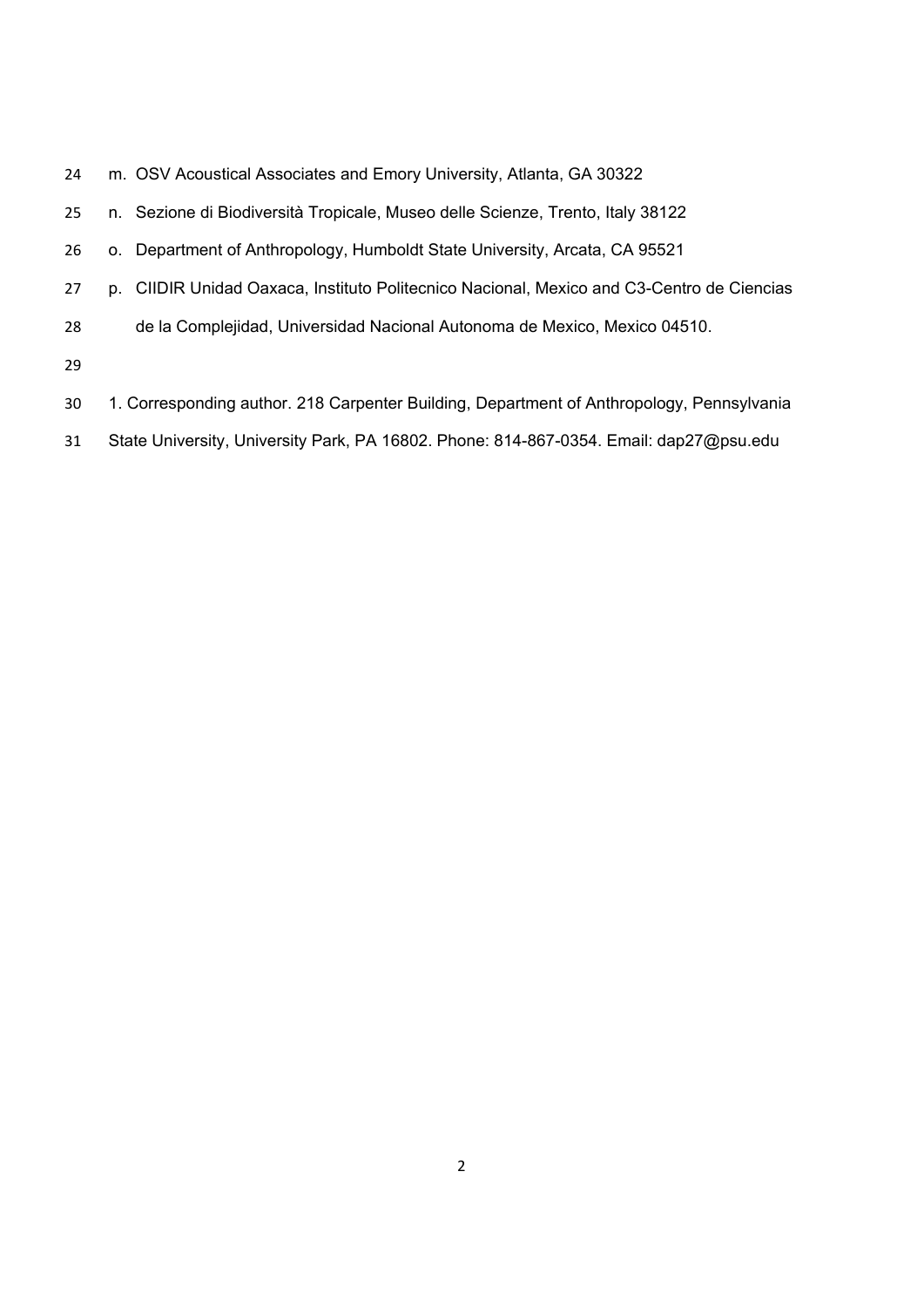#### **Abstract**

 In many primates, including humans, the vocalizations of males and females differ dramatically, with male vocalizations and vocal anatomy often seeming to exaggerate apparent body size. These traits may be favored by sexual selection because low-frequency male vocalizations intimidate rivals and/or attract females, but this hypothesis has not been systematically tested across primates, nor is it clear why competitors and potential mates should attend to vocalization frequencies. Here we show across anthropoids that sexual dimorphism in fundamental frequency (*F*0) increased during evolutionary transitions toward polygyny, and decreased during transitions toward monogamy. Surprisingly, humans exhibit greater *F*0 sexual 41 dimorphism than any other ape. We also show that low- $F_0$  vocalizations predict perceptions of men's dominance and attractiveness, and predict hormone profiles (low cortisol and high 43 testosterone) related to immune function. These results suggest that low male  $F_0$  signals condition to competitors and mates, and evolved in male anthropoids in response to the intensity of mating competition.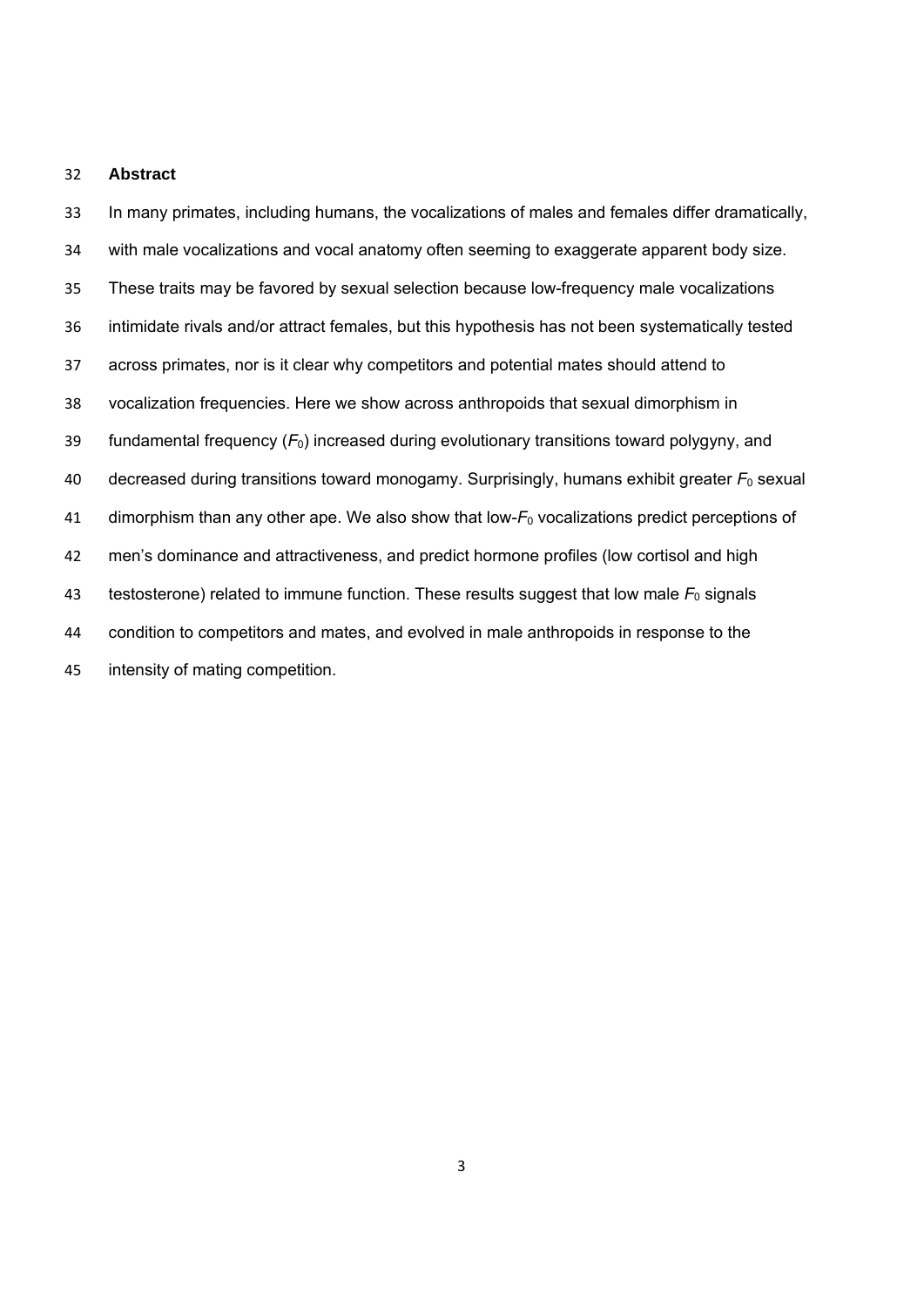#### **Introduction**

 Explaining why sexual dimorphisms evolve is central to understanding the evolution of primate mating systems and social organization. In many primate species, the vocalizations of males and females differ dramatically, with male vocalizations and vocal anatomy often seeming to exaggerate the appearance of body size (1-7). Among humans, men's approximately 60% longer vocal folds (8, 9) contribute to an average rate of vocal fold vibration during phonation 52 (fundamental frequency,  $F_0$ ) that is about five standard deviations below women's (5). To human 53 listeners, utterances lower in  $F_0$  are perceived as being deeper in pitch and as emanating from larger individuals (10, 11). The evolutionary reasons for such apparent size exaggeration have been the subject of speculation since Darwin noted the pubertal enlargement of male vocal structures and their intensified employment during the breeding season in many mammals (12).

 Some have suggested that male vocalizations evolve to intimidate male competitors and/or attract mates (6, 13). For example, among orangutans, lower-ranking males avoid long calls given by higher-ranking males (14), suggesting that acoustic cues convey threat-potential 60 to conspecifics. Several studies in humans suggest that  $F_0$  has relevance under both inter- and intrasexual competition: Experimentally lowering *F*0 increases perceptions of men's dominance 62 and attractiveness (11, 15), and raising  $F_0$  increases women's vocal attractiveness (16, 17). However, little is known about whether these effects persist in unmanipulated speech when *F*<sup>0</sup> and other acoustic parameters vary naturally and simultaneously.

65 Moreover, it is unclear why  $F_0$  should signal formidability to same-sex competitors or mate value to potential mates; *F*0 is only weakly associated with body size (5, 7, 18-20) and 67 perhaps strength (5, 21) in humans, although  $F_0$  may be modulated according to relative formidability (22) and mate quality (23, 24). Steroid hormones may provide a link between *F*<sup>0</sup> and condition. Growing evidence indicates that glucocorticoids such as the stress hormone cortisol negatively interact with testosterone in affecting both immune function and the expression of secondary sex traits (25-27). Infection stimulates cortisol production (28), which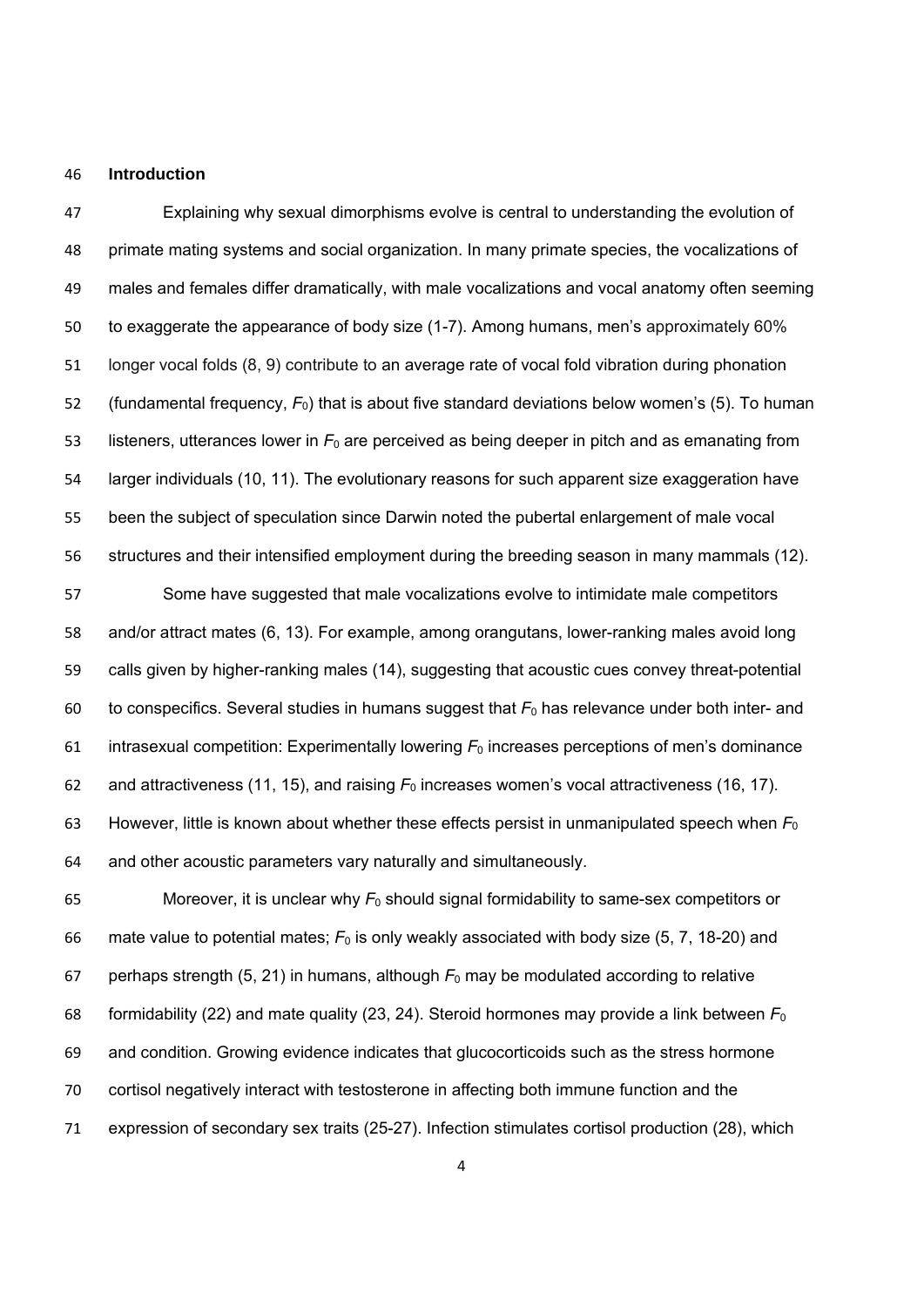downregulates androgen receptors and inhibits the action of testosterone on target tissues (29- 33). Hence, testosterone should be more potent in individuals in good condition with low immune system activation. In humans, positive relationships between testosterone and immune response to a vaccine (34), and between testosterone and both facial attractiveness (34) and dominance (35), were stronger in males with low cortisol. Furthermore, the interactive effect of testosterone and cortisol on attractiveness was mediated by immune function, supporting the stress-linked immunocompetence handicap hypothesis (SL-ICHH) that testosterone-related traits that interact with cortisol are linked to immunocompetence (34). Although previous studies have found negative relationships between men's testosterone and *F*0 (5, 20), it is unknown 81 whether testosterone and cortisol negatively interact in predicting  $F_0$ , as the SL-ICHH would 82 suggest if  $F_0$  reflects underlying condition.

 More generally, scant evidence exists to support a role for sexual selection in shaping *F*<sup>0</sup> and other vocal sexual dimorphisms across primates (6), and there are plausible alternative 85 hypotheses:  $F_0$  dimorphism may represent a byproduct of selection for greater male size or long-distance transmission of male calls (36), or reflect selection for sex identification. The latter 87 two hypotheses predict relationships between habitat and  $F_0$  dimorphism. In general, open, terrestrial habitats are poor acoustic environments in which sounds greatly attenuate over distance compared with arboreal habitats. This is particularly true for the heights at which each habitat's primate residents tend to communicate and for lower frequency sounds (37). Thus, all else equal, selection for long-distance transmission of male calls should tend to produce relatively lower frequency male calls in arboreal environments than in terrestrial ones (for caveats, see Discussion). Likewise, because primates are both more visible and more sexually dimorphic in terrestrial species than in arboreal ones (38), selection for sex identification should 95 favor greater  $F_0$  dimorphism in arboreal species.

 Here, we report the results of three studies designed to clarify the evolution of sexual 97 dimorphism in  $F_0$ . In Study 1, we examined the evolution of  $F_0$  dimorphism as a function of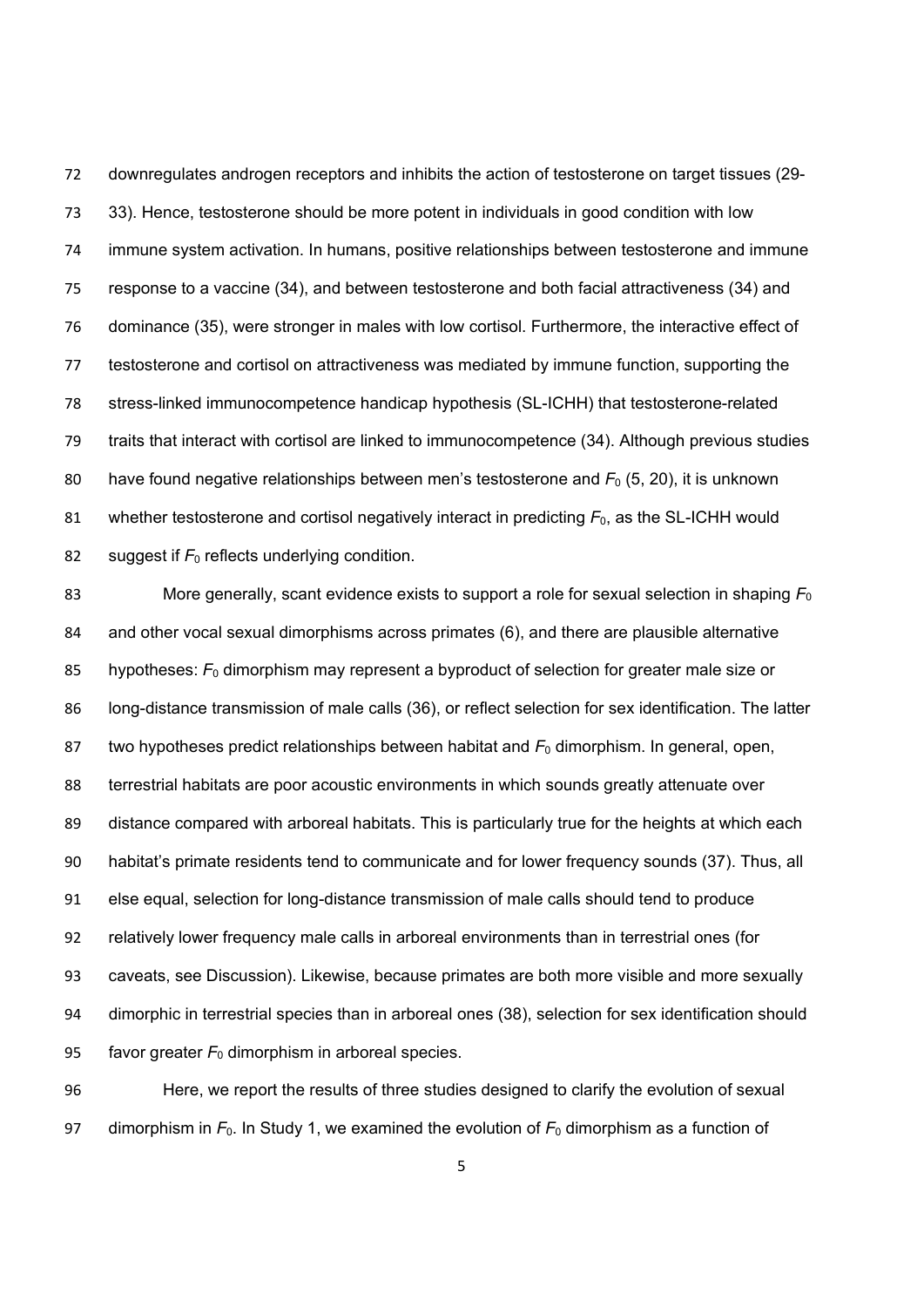mating system, as well as body mass dimorphism and habitat, across anthropoid primates. Studies 2 and 3 focused on humans. Not only are humans of special interest, but they are also highly useful as a model organism: There is strong evidence implicating sexual selection in the 101 evolution of human  $F_0$  (39, 40), as well as a unique richness to the data available for addressing the questions outlined above, as we detail below. In Study 2, we tested the stimulus-response 103 properties of  $F_0$  on intrasexual competitiveness in humans by examining the independent 104 contributions of  $F_0$  and other acoustic parameters related to assessments of attractiveness and 105 dominance. In Study 3, we explored the indexical value of  $F_0$  by testing the SL-ICHH prediction 106 that  $F_0$  will be more strongly linked to testosterone in individuals with low cortisol.

## **Study 1:** *F***0 across anthropoid primates**

## **Methods**

Please refer to *SI Materials and Methods* for additional details.

 We obtained recordings of nonhuman primate calls from our own fieldwork and by contacting other primatologists. From these, we selected 1721 files, such that each was without substantial background noise and was produced by a single individual of known species, sex, and adult status. The acoustic properties of primate calls vary across call types and contexts (13). We chose to utilize measurements across all available call types (but see also Supplementary Results) rather than, for example, selecting only calls believed to be analogous across species, or only calls shared between males and females. Our reasoning was that averaging across call types should maximize our ability to capture information about the physical properties of the sound source (e.g., vocal fold length and thickness), especially if 120 some call types may provide more information than others. If  $F_0$  is driven by underlying 121 anatomy—as it is fundamentally—then any influence on  $F_0$  should be manifest similarly across call types, even if not specifically adapted to be, because the same anatomy supports the production of all calls. Although it is possible that some other special mechanism of vocal fold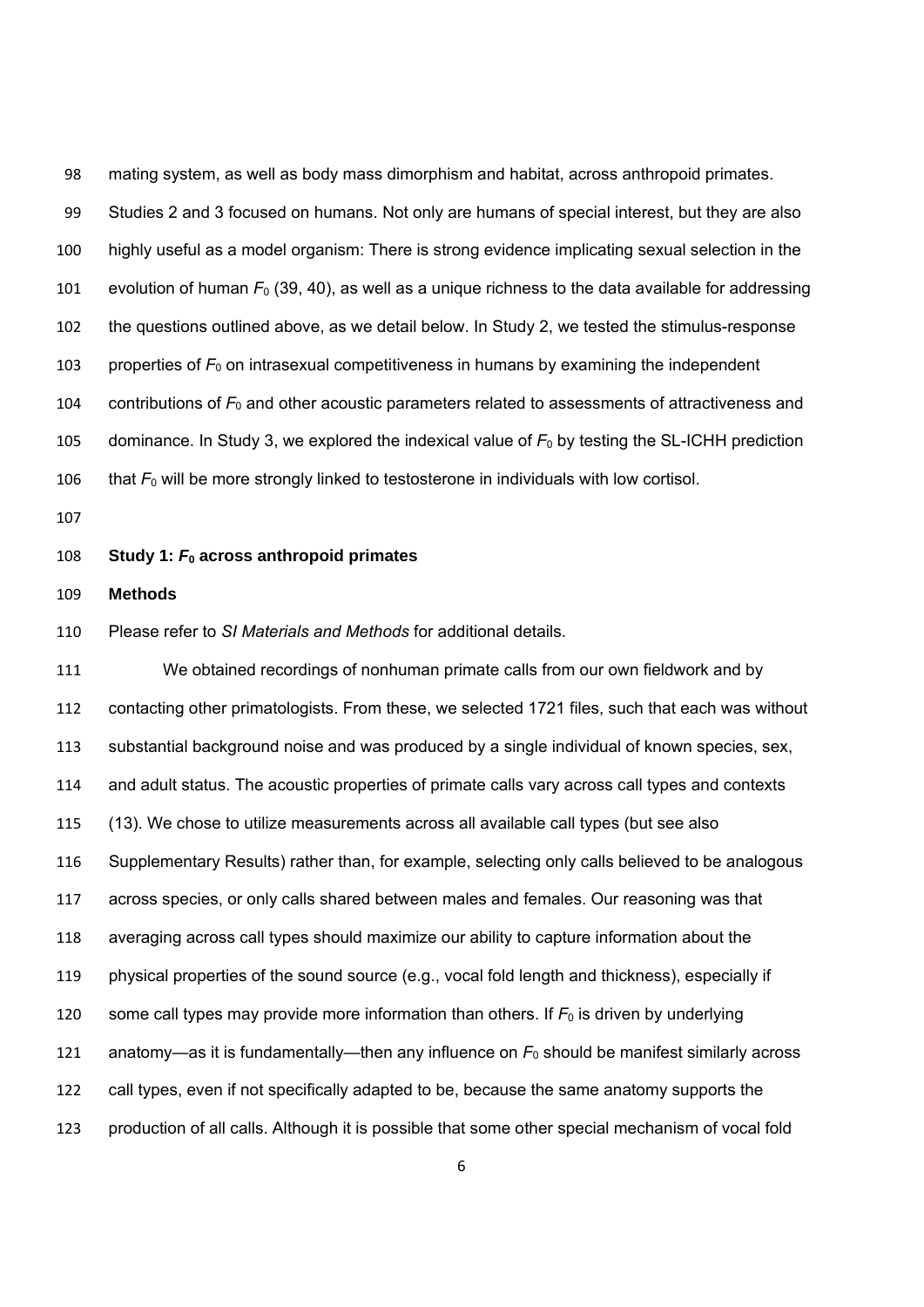action is in play for some calls (e.g., loud calls compared to close calls), this is not a given and certainly cannot be assumed a priori. Moreover, it is unclear whether call types are truly analogous across species, which complicates comparisons of only a particular call type or set of types. In addition, the repertoire shared between males and females can be very limited in some primate species, occasionally down to one call type, as in the orangutan. Finally, we do not know of any reason that our sampling procedures would have systematically biased our sample, and the size of our sample—the largest ever compiled for this type of research—should reduce any bias due to random sampling.

 Files were measured as uncompressed .WAV or .AIFF files using the acoustic analysis 133 software Praat version 5.3.  $F_0$  was measured from each file by identifying in the raw waveform a segment in which cycles were clearly discernible. Cycles were counted along this segment up to 135 20 cycles, and then divided by the duration of the interval to calculate  $F_0$ . This procedure was repeated for a second segment, if possible (78% of files, *n* = 1343). Mean *F*0 values from each 137 recording were averaged with all other mean  $F_0$  values per sex to arrive at separate male and 138 female  $F_0$  averages for each species (Table S2). Between-segment reliability was high for files with two measurable segments (Cronbach's *α* = 0.973). First segments of a randomly chosen 11% of files (*n* = 184) were re-measured to determine intra-measurer reliability, which was very high (Cronbach's *α* = 1.000). Body size, habitat, and mating system were obtained from the literature (Table S2).

 Mating system was utilized as a proxy for the intensity of sexual selection (41, 42). We categorized mating system as monogamous, promiscuous, or polygynous (43) rather than using an interval-level measure such as socionomic sex ratio, as such measures often vary widely within species and hold uncertain relationships to the intensity of intermale competition (41, 44, 45). Promiscuity differs from monogamy and polygyny in that females far more frequently copulate with multiple males in promiscuous species. Although evidence suggests intermediate levels of male contest competition in promiscuous species, the ability of males to monopolize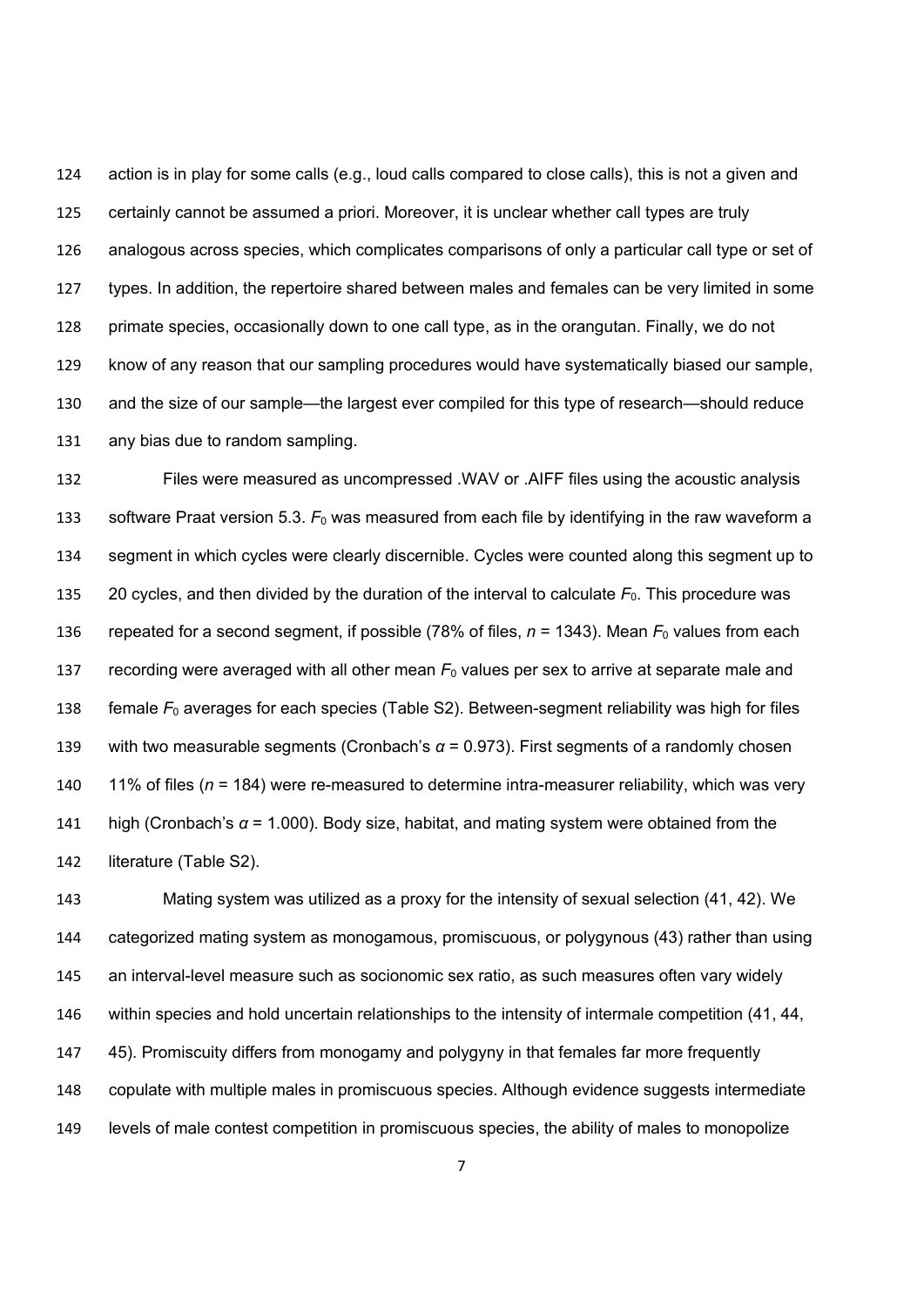females varies widely (46), other mechanisms of sexual selection such as sperm competition are more salient (47, 48), and the degree of sexual dimorphism relative to monogamous or polygynous species varies widely by trait (47). Such apparent diversity in the mechanisms and intensity of sexual selection, as well as their influence on sexual dimorphism, precludes 154 straightforward predictions regarding  $F_0$  dimorphism in promiscuous species. By contrast, predictions regarding monogamous and polygynous species are clearer: In polygynous species, some males are able to monopolize multiple mates, whereas in monogamous species, males do not, leaving fewer males unmated. Hence, sexual selection—particularly, intrasexual selection— tends to be more intense in polygynous than in monogamous primates, which are less 159 dimorphic in size and weaponry (47). Dimorphism in  $F_0$  was therefore predicted to increase during evolutionary transitions toward polygyny and decease during transitions toward monogamy.

 Habitat was categorized as arboreal, terrestrial, or arboreal/terrestrial. We conducted phylogenetically-informed analyses using a consensus phylogeny for all species represented in our sample (49; Fig. 1) and assessed correlated evolution among our variables with phylogenetic generalized least squares regression using the caper package, v.0.5.2, in R (50).

## **Results**

168 Across analyses,  $F_0$  and  $F_0$  dimorphism exhibited strong phylogenetic signals ( $\lambda > 0.8$ ). In general, New World primates showed little sexual dimorphism in *F*0, averaging a mean *F*<sup>0</sup> 170 dimorphism (male *F*<sub>0</sub>/female *F*<sub>0</sub>) of 1.05 across 7 species, while male cercopithecines averaged 171 half of the  $F_0$  of females (mean  $F_0$  dimorphism = 0.48 across 10 species). With a similar  $F_0$  dimorphism of 0.51, humans surprisingly exhibited the greatest dimorphism that we measured in any ape. We tested whether increases in body size predict decreases in *F*0 across species for

each sex. Previous studies relied on published acoustic data measured using varying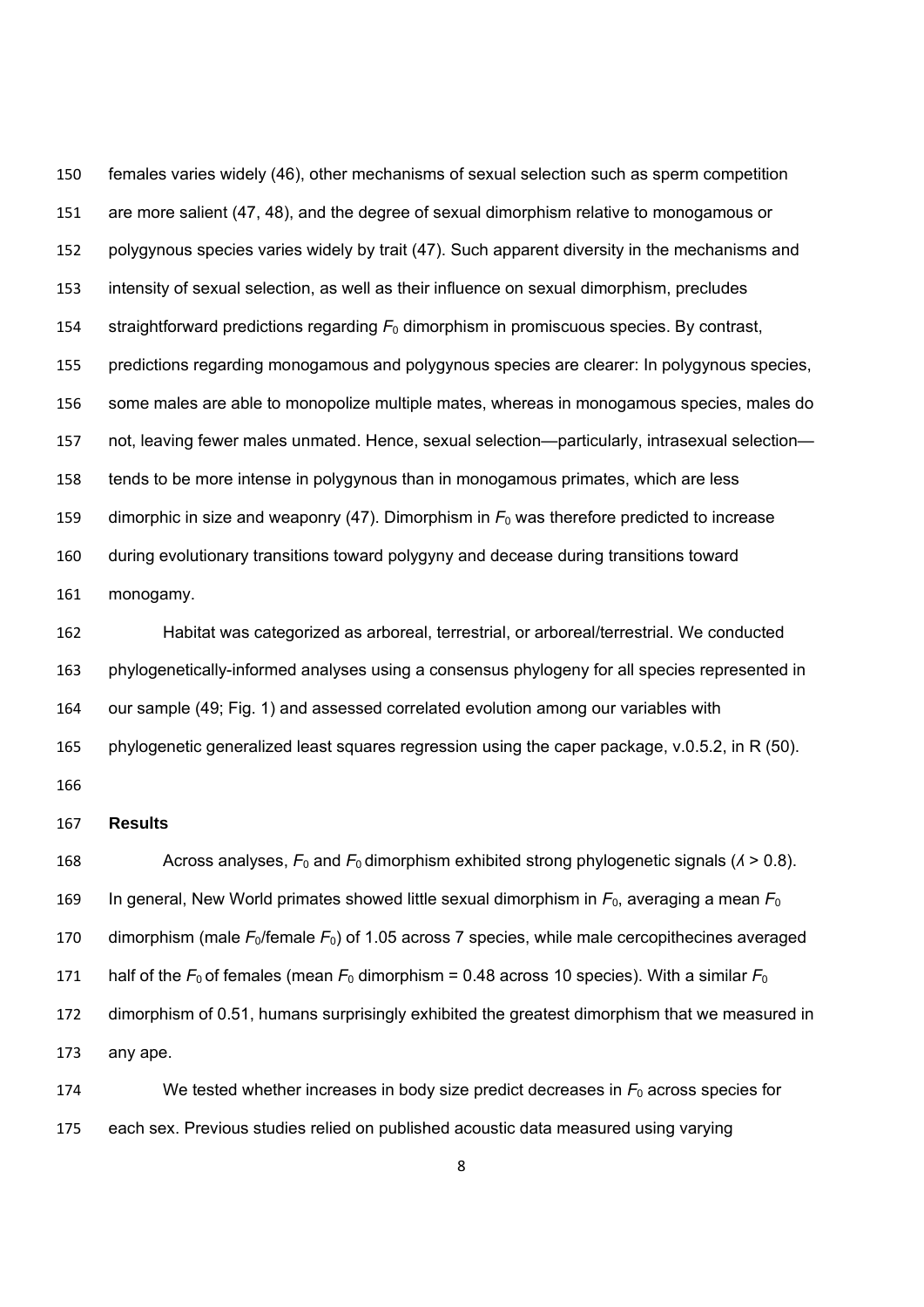methodologies and either averaged male and female measurements (51) or included only males 177 (36). In our data, body mass negatively predicted  $F_0$  (both variables natural log-transformed) in males and females (Table 1). These results suggest that body size constrains the evolution of primate call frequencies in both sexes (51).

 We then regressed *F*0 dimorphism on mating system, controlling for body size dimorphism (male mass/female mass). Because diversity in the mechanisms and intensity of sexual selection precludes straightforward predictions regarding *F*0 dimorphism in promiscuous species (see above), we excluded promiscuous species from this analysis; however, promiscuous species appear intermediate in *F*0 dimorphism (Fig. 2a). We found that greater *F*<sup>0</sup> dimorphism evolves in transitions to polygyny than in transitions to monogamy (Table 1, Fig. 186 2c). In this model, changes toward greater  $F_0$  dimorphism also tended to be accompanied by decreases in body size dimorphism. Humans were treated as polygynous (52) and exhibited *F*<sup>0</sup> dimorphism that was outside the range of monogamous species (Fig. 2a); however, we obtained similar results when humans were treated as monogamous, or excluded from the analysis (Table 1).

191 Finally, we tested the relationship between  $F_0$  dimorphism and habitat. If male 192 vocalizations are selected primarily to propagate over distance, or if  $F_0$  dimorphism evolves primarily for sex discrimination, then arboreal species should tend to exhibit relatively lower 194 male  $F_0$  than terrestrial species. We found the reverse: Arboreal primates showed less  $F_0$  dimorphism than terrestrial primates when *F*0 dimorphism was regressed on habitat and mass dimorphism (Table 1).

#### **Study 2:** *F***0, dominance, and attractiveness in humans**

**Methods** 

Please refer to *SI Materials and Methods* for additional details.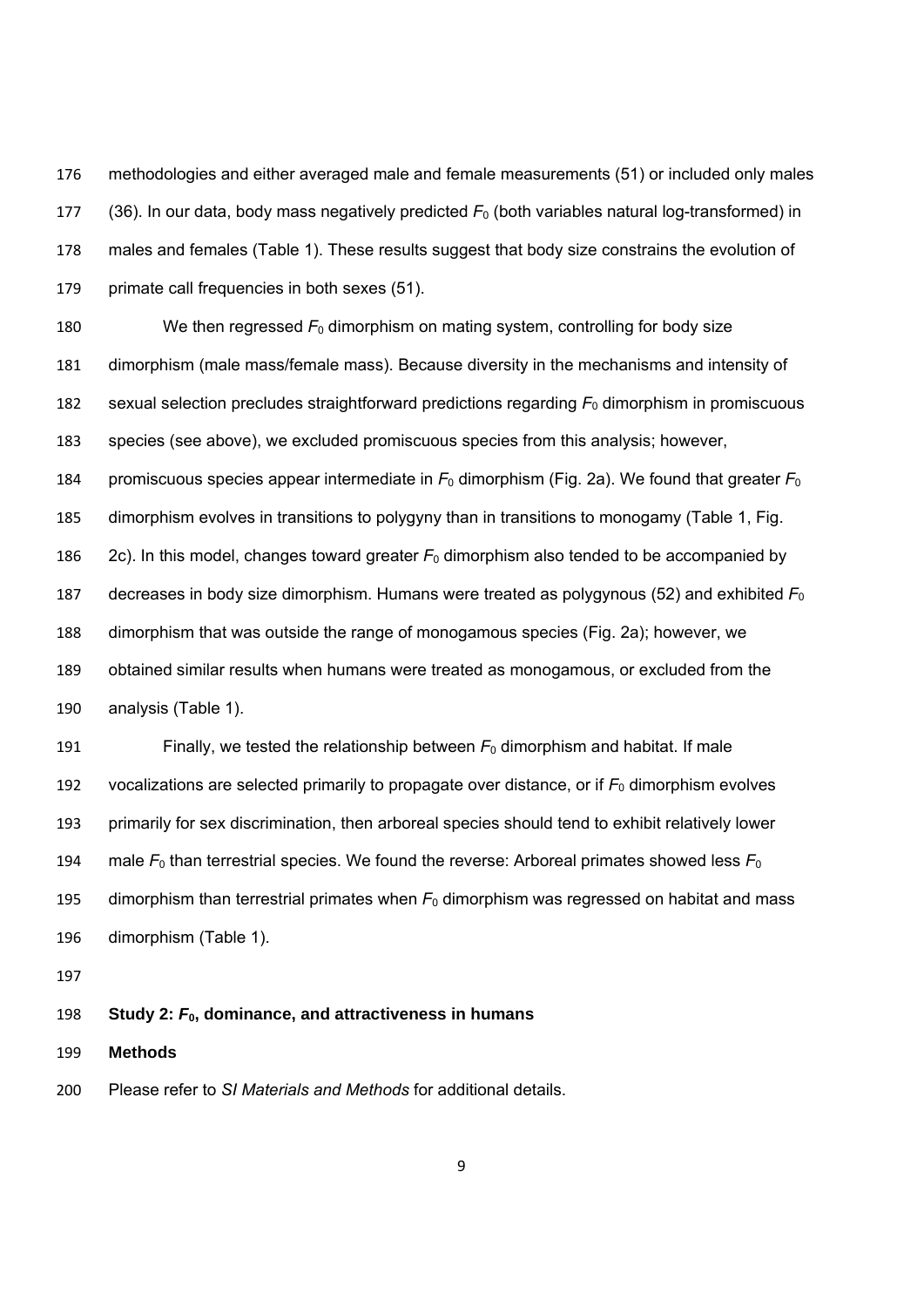201 Two hundred fifty-eight female (mean age  $\pm$  s.d. = 20.0  $\pm$  1.6 y) and 175 male (20.1  $\pm$ 202 1.7 y) students from Michigan State University provided written consent to participate in this study approved by the university's Institutional Review Board. Participants were recorded reading a standard voice passage (53) in an anechoic, soundproof booth using a Shure SM58 vocal cardioid dynamic microphone (frequency response: 50-15,000 Hz) positioned at approximately 30 degrees and 9.5 cm from the speaker's mouth, and connected to a desktop computer via a Sound Devices USBPre 2 preamplifier. Voices were recorded in mono at a sampling rate of 44,100 Hz and 16-bit quantization, and saved as uncompressed .WAV files. 209 Recordings were rated by 558 female (19.1  $\pm$  2.4 y) and 568 male (19.4  $\pm$  1.8 y) students from The Pennsylvania State University. Each female recording was rated by 15 men for attractiveness for short- and long-term romantic relationships using 7-point Likert scales. Each male recording was rated by 15 men for dominance (7-point scale) and 15 women for short- and long-term attractiveness. Ratings were averaged to produce composite ratings of short- and long-term attractiveness for each recording, and dominance for each male recording. Recordings were analyzed using Praat version 5.3 for mean *F*0, standard deviation in *F*<sup>0</sup> 216 across the utterance ( $F_0$ -SD), duration, number of voice breaks, harmonics, four measures of jitter (cycle-to-cycle variation in *F*0), and five measures of shimmer (cycle-to-cycle variation in 218 amplitude) using the "voice report" function in Praat (Table S3). Pitch floors were set to 75 Hz and 100 Hz, and pitch ceilings were 300 Hz and 500 Hz, for men and women, respectively. Otherwise, default settings were used. We also measured the first four formant frequencies (*F*1- *F*4, Table S3). Formants were measured at each glottal pulse, averaged across measurements, and then used to compute formant position (*Pf*), the average standardized formant value for the first four formants (5).

 Using SPSS v.22, we performed a separate male and female principal components analyses to reduce the number of acoustic control variables (SI Materials and Methods, Table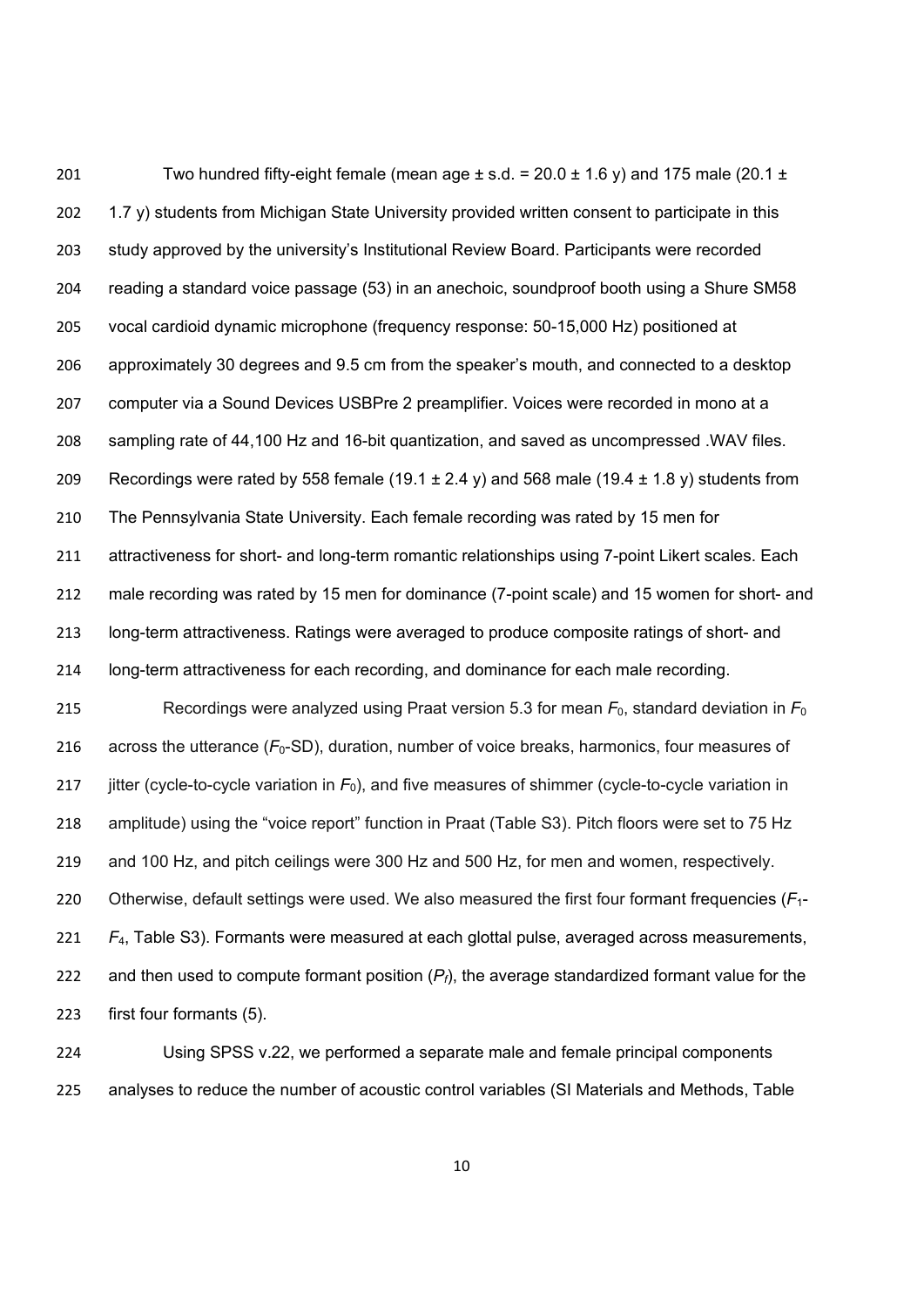226 S4), and we utilized multiple regression to examine the effects of acoustic parameters on perceptual variables.

**Results** 

 *F*0 predicted men's perceived dominance to heterosexual male listeners (*β* = -0.43, *p* < 0.0001) and attractiveness to heterosexual female listeners for both prospective short-term (*β* = -0.36, *p* < 0.001) and long-term (*β* = -0.32, *p* = 0.001) romantic relationships (Table S5). When perceived dominance and short-term attractiveness were entered into a multiple regression to 234 predict men's  $F_0$  (model  $F_{2,171}$  = 12.99,  $p < 0.0001$ ,  $R^2$  = 0.13), dominance negatively predicted *F*0 (*β* = -0.30, *p* = 0.001), but short-term attractiveness did not (*β* = -0.09, *p* = 0.314), suggesting 236 a stronger role for male contests than female choice in shaping men's  $F_0$ .  $F_0$  did not predict women's attractiveness to men for either short- (*β* = 0.03, *p* = 0.695) or long-term (*β* = -0.03, *p* = 0.722) relationships when other acoustic parameters were statistically controlled (Table S5). These results are thus more consistent with sexual selection (primarily intrasexual selection) on males, rather than intersexual selection on females, influencing the evolution of human *F*<sup>0</sup> dimorphism. 

- **Study 3:** *F***0 and hormonal profiles in humans**
- **Methods**

Please refer to *SI Materials and Methods* for additional details.

 Participants from The Pennsylvania State University provided written consent to participate in this study approved by the university's Institutional Review Board. Fifty-three 248 normally-cycling women (mean age  $\pm$  s.d. = 19.4  $\pm$  1.6 y) and 62 men (19.9  $\pm$  2.0 y) were 249 recorded in an anechoic recording booth in a quiet room (Sample 1), and 58 men (19.9  $\pm$  1.2 y) were recorded in a quiet room (Sample 2) using the equipment and methods in Study 2 above.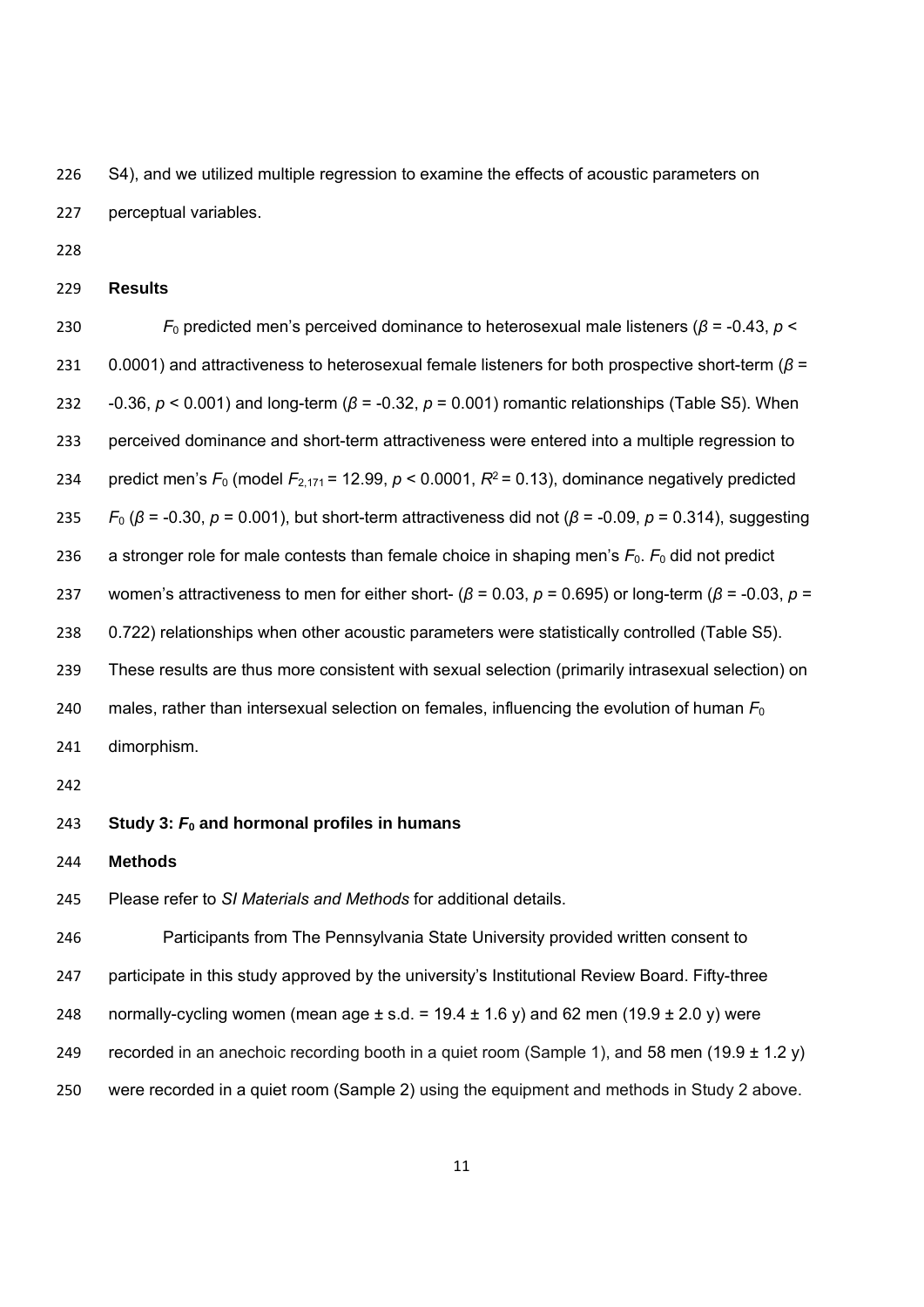Participants rinsed their mouths with water before providing two saliva samples of 1-2 ml each via passive drool approximately 30 (Sample 1) or 20 (Sample 2) min apart. From each sample, 0.5 ml of saliva was aliquotted into a third tube, which was shaken and then frozen at - 254 20°C until analysis by the Johns Hopkins Center for Interdisciplinary Salivary Bioscience Research (Baltimore, MD) using Salimetrics® kits. Samples were analyzed in duplicate via enzyme immunoassay. Duplicates correlated highly for both cortisol and testosterone (all *r* ≥ 0.97, *p* < 0.0001)*,* and were consequently averaged. For cortisol assays, sensitivity is <0.003 μg/dL, and average intra-assay coefficient of variation is 3.5%. For testosterone assays, sensitivity is <1.0 pg/mL, and average intra-assay coefficient of variation is 4.6%. Hormone data were natural log-transformed to correct skew prior to analysis. We utilized multiple regression to examine the effects of cortisol and testosterone on *F*0 and statistically controlled for diurnal decreases in cortisol and testosterone (54), but results were similar without

controlling for these effects (Table S6, Figs. S1, S2).

## **Results**

266 In women,  $F_0$  was unrelated to cortisol, testosterone, and their interaction (Table S6). However, in both male samples, cortisol and testosterone interacted in predicting *F*0 (Sample 1: *β* = 0.36, *p* = 0.007; Sample 2: *β* = 0.28, *p* = 0.033; Table S6) such that testosterone was 269 negatively related to  $F_0$  only in low-cortisol men (median split for cortisol; Sample 1: partial  $r = -$  0.44, *p* = 0.018; Sample 2: partial *r* = -0.40, *p* = 0.034; see also Fig. S2). This pattern of relationships between hormones and a putative sexually selected trait has been found to indicate men's immune function (34), as well as attractiveness (34) and dominance (35), and is consistent with the SL-ICHH (34).

**Discussion**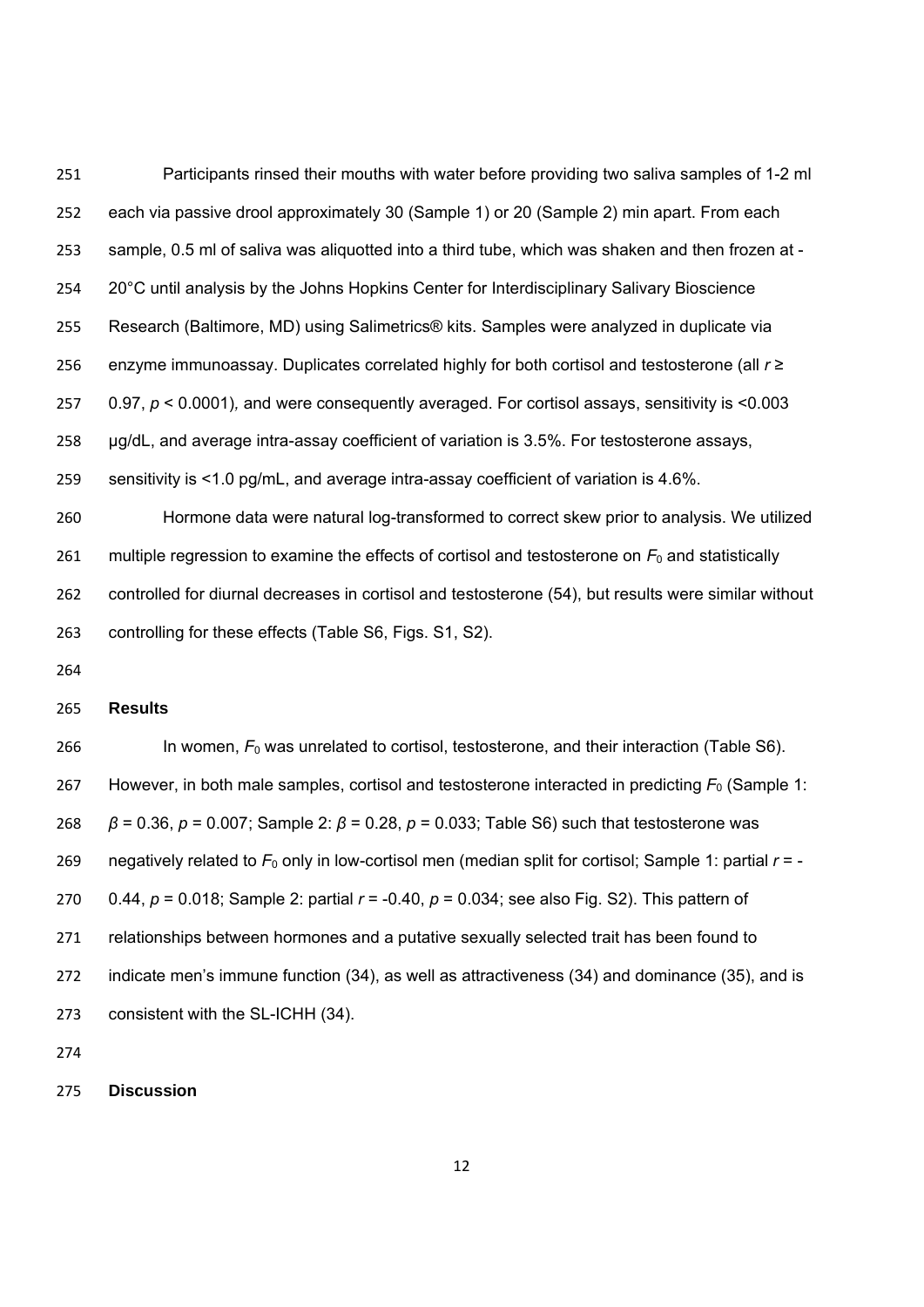Our data supported the sexual selection hypothesis: *F*0 dimorphism increased with 277 evolutionary changes toward polygyny and decreased with transitions toward monogamy across anthropoid primates. Although our primary analyses averaged across call types in order to 279 maximize data, we also examined patterns of  $F_0$  dimorphism across mating systems using only those calls for which we had examples from both sexes (SI Results, Fig. S3). Patterns were similar across analyses, indicating that the observed pattern in our primary results does not 282 merely reflect sex differences in the use of particular call types, which may differ in  $F_0$ . Our data 283 also indicate that sex differences in  $F_0$  result mainly from selection on males rather than females: We observed greater *F*0 dimorphism in polygynous species, where male sexual 285 selection is stronger, and  $F_0$  affected components of men's but not women's mating success. 286 These results thus provide a plausible explanation for the prior finding that  $F_0$  predicted men's but not women's reproductive success among Hadza foragers (55). If low *F*0 augments male reproductive success by increasing access to mates in some other anthropoids, as appears to 289 be the case in humans, then we would expect males to evolve relatively lower  $F_0$  when mating competition intensifies during transitions to polygyny, as we found.

 By contrast, *F*0 dimorphism appears unlikely to be a byproduct of greater male size: With 292 mating system controlled,  $F_0$  dimorphism decreased with relative male size. Although  $F_0$  dimorphism likely facilitates sex identification, if it evolves primarily for this function, then one might expect it to be greater in arboreal species where visibility is obscured, and in monogamous species where the sexes are otherwise less dimorphic (38), yet in both cases we found the opposite.

 Previous work indicates that lower frequency male loud calls are selected for 298 propagation over distance (36), but our finding that male  $F_0$  is relatively lower in terrestrial species than in arboreal species suggests that selection for long-distance male calls is not the only or primary influence on *F*0 dimorphism across species' vocal repertoires. Lower frequencies should, *ceteris paribus*, aid long-distance transmission to a greater degree in arboreal habitats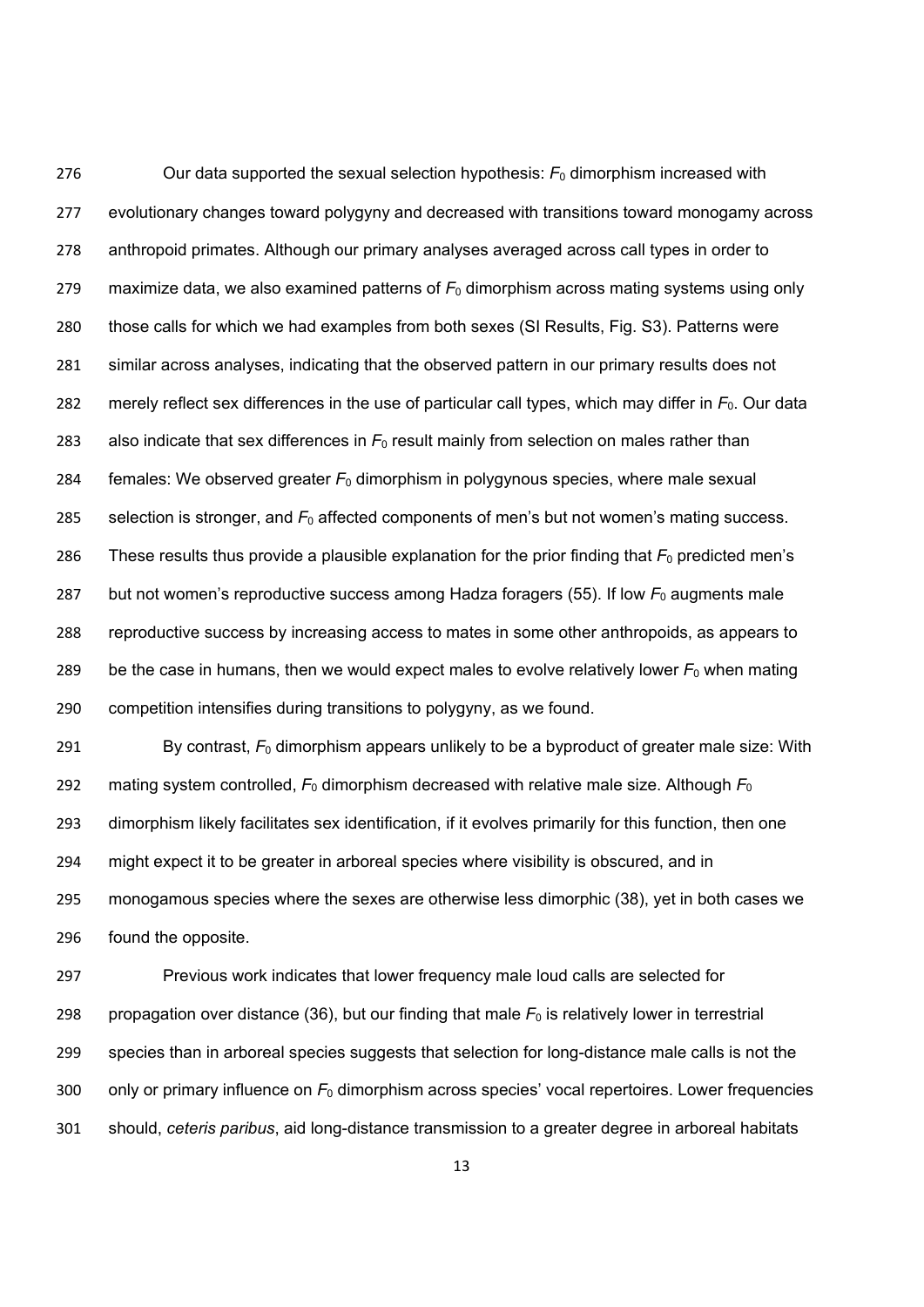than in terrestrial ones for the heights at which primates normally communicate. Although we view our measure of environmental influence on acoustic transmission (arboreal vs. terrestrial) as a safe parsing for such a broad sample encompassing a panoply of subtly different habitat types, it is admittedly crude, and environmental effects on acoustic transmission are complex. Other variables such as type of call, location in an arboreal environment, and ambient noise are likely to play a role (37), and an exploration of these influences should be taken up more fully as more precise data accumulate. However, such possible environmental influences might be expected to weaken any relationship between *F*0 dimorphism and arboreal vs. terrestrial habitat rather than producing an effect that is opposite the predicted direction. Our results thus 311 challenge the hypothesis that overall  $F_0$  dimorphism primarily evolves when male calls are selected for long-distance transmission, and our findings are more consonant with elevated male-male competition in terrestrial compared with arboreal species (56, 57).

314 Inspection of Fig. 1 indicates an increase in  $F_0$  dimorphism from the last common ancestor of the apes to modern humans, culminating in humans exhibiting the greatest *F*<sup>0</sup> dimorphism of all apes. These results contrast sharply with moderate human body mass dimorphism and negligible canine length dimorphism, which some have suggested indicate weak sexual selection in ancestral humans (58). However, unlike other primates, in humans, female adiposity greatly exceeds that of males, producing modest overall mass dimorphism despite the fact that males possess 60% more muscle mass, and men fight with handheld weapons and fists rather than teeth in combat (57, 59). These unique features preclude conclusions about the strength of human sexual selection based on overall mass or canine size 323 dimorphism (60, 61). Yet, if mating competition also tends to decrease male  $F_0$  relative to 324 female  $F_0$  across primates, then  $F_0$  dimorphism has the potential to elucidate human sexual selection in ways that comparisons of body mass or canine size cannot. Our results suggest that, despite widespread pair-bonding and contrary to some claims (58, 62), ancestral human mating should not be viewed as fundamentally monogamous (52).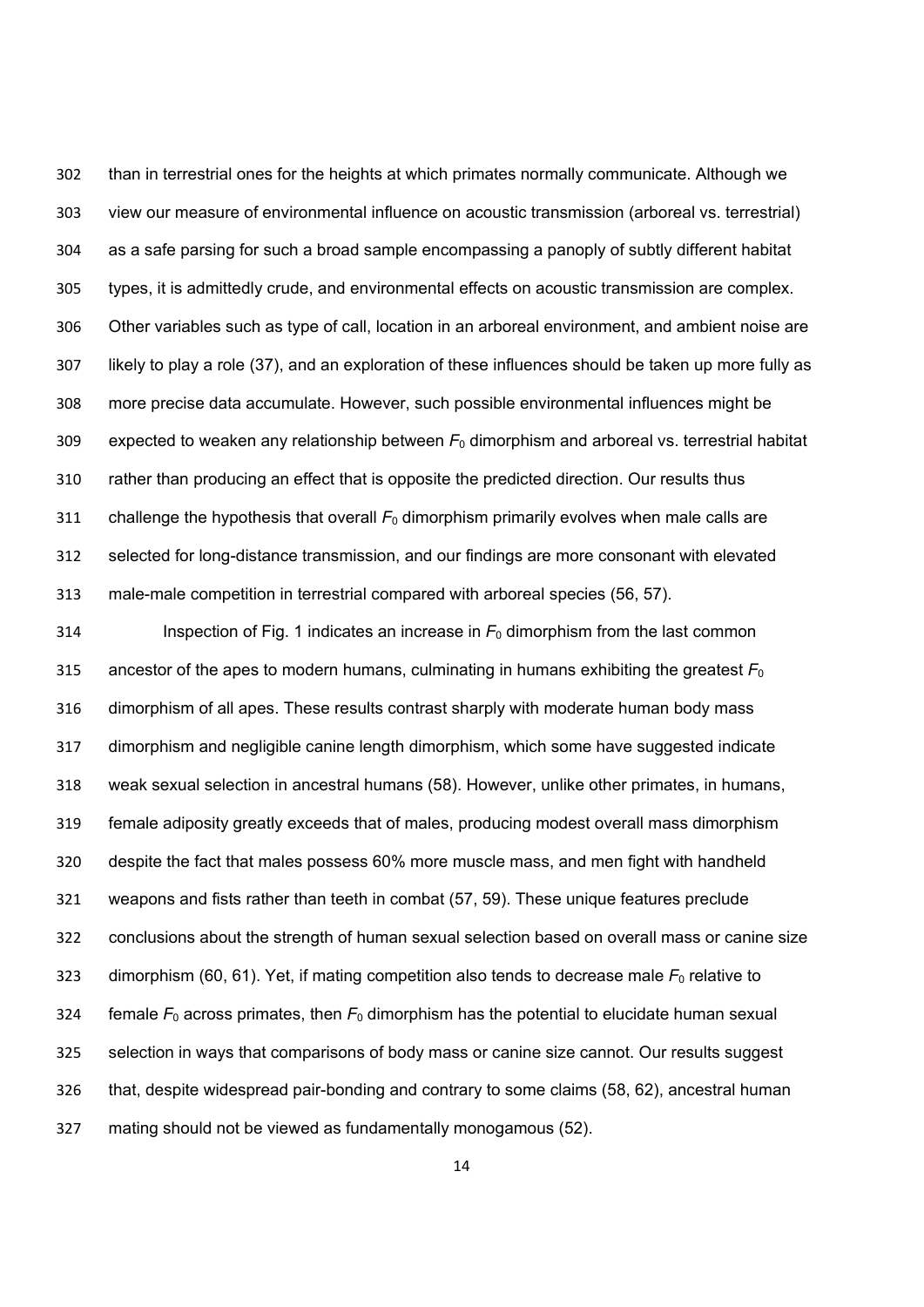When phylogeny and mating system were statistically controlled, evolutionary changes toward greater *F*0 dimorphism were associated with changes toward less body size dimorphism and vice versa. Perhaps where mates are won mainly through direct fighting, males receive less benefit from exaggerating size acoustically and must instead invest in mass that is useful in contests. Conversely, acoustic threats and displays may be more effective when body mass or fights are especially costly, or where female choice is more important to male fitness. In 334 humans, male  $F_0$  was indeed important in mate attraction, yet  $F_0$  more strongly predicted perceptions of men's dominance, consistent with previous experimental evidence (22, 39). Masculinity in men's faces is similarly perceived as aggressive across human societies, whereas the influence on attractiveness is more variable in magnitude and direction (63). While such male traits appear better designed to function in male contests than in female choice (57), it remains possible that female choice is relatively more important in humans compared to other 340 polygynous primates, and that stronger female choice tends to favor lower male  $F_0$  and more modest size dimorphism among polygynous primates. It is also possible that the unprecedented lethality imbued to human fighting with the advent of handheld and projectile weapons elevated the importance of threats and deference in relation to physical attacks (52, 57). Finally, in arboreal primates, large body mass may impose additional energetic costs, as well as increasing the risk of injury from falls. Although the relatively limited number of species in our sample prohibited exploring interactions between mating system, habitat, and body mass 347 dimorphism, we note that the single species in our sample with the greatest  $F_0$  dimorphism, *Cercopithecus campbelli*, is polygynous, partly arboreal, and exhibits body mass dimorphism comparable to that of humans. In other words, one can speculate that male *C. campbelli* achieve polygyny partly via acoustic threats and/or mate attraction while body mass is constrained by partial arboreality.

 In many species, males exaggerate size to intimidate conspecifics, but attention to these exaggerations is likely maintained by a continued association between apparent size and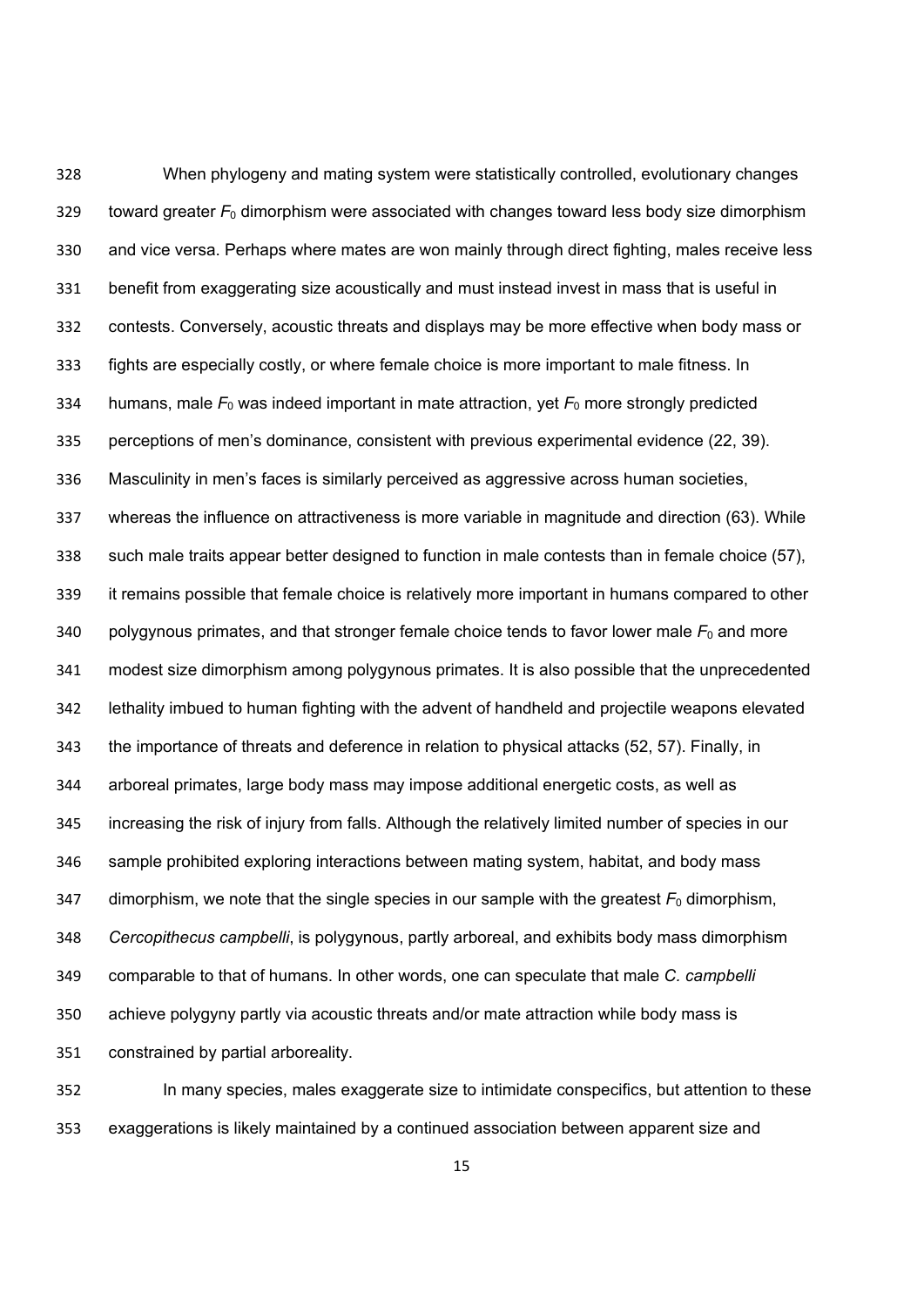formidability (4). Although *F*0 decreased with increasing body size in both sexes across primate species, body size only weakly predicts *F*0 in adult humans (5, 7). However, our data show that 356 cortisol and testosterone interact to predict men's  $F_0$  in a pattern that has previously been found to predict men's dominance (35), attractiveness (34), and immunocompetence (34), and hence 358 that  $F_0$  is likely to reveal male condition to same-sex competitors and potential mates.

 Our results thus not only demonstrate a likely influence of sexual selection in the origins 360 and maintenance of sexual dimorphism in  $F_0$  across anthropoids, but also suggest that male contests, and to a lesser degree female mate choice, favor low male *F*0 as a signal of condition, shedding new light on the intensity and mechanisms of sexual selection in humans and other primates. Future research should extend these comparative investigations to vocal tract resonance frequencies, which have been implicated in mating competition and size

exaggeration in several mammals (1, 4, 7), including humans (11, 15).

 **Ethics.** Participants provided informed written consent. The ethics committees of Michigan State University and The Pennsylvania State University approved these studies, and all procedures adhered to the Declaration of Helsinki.

**Data accessibility.** Data deposited in Dryad Digital Repository:

http://datadryad.org/submit?journalID=RSPB&manu=RSPB-2015-2830

**Authors' contributions.** Conception and design of the experiments: DAP, AKH, RAC, RPB;

collection, analysis, and interpretation of data: DAP, AKH, DHB, RSW, DR, JRW, LLMW, RPB,

ARL, CLA, MJO, CB, MEG, GR-F; drafting the article or revising it for important intellectual

content: DAP, AKH. All authors approved the final version of the manuscript.

**Competing interests.** We declare we have no conflict of interest.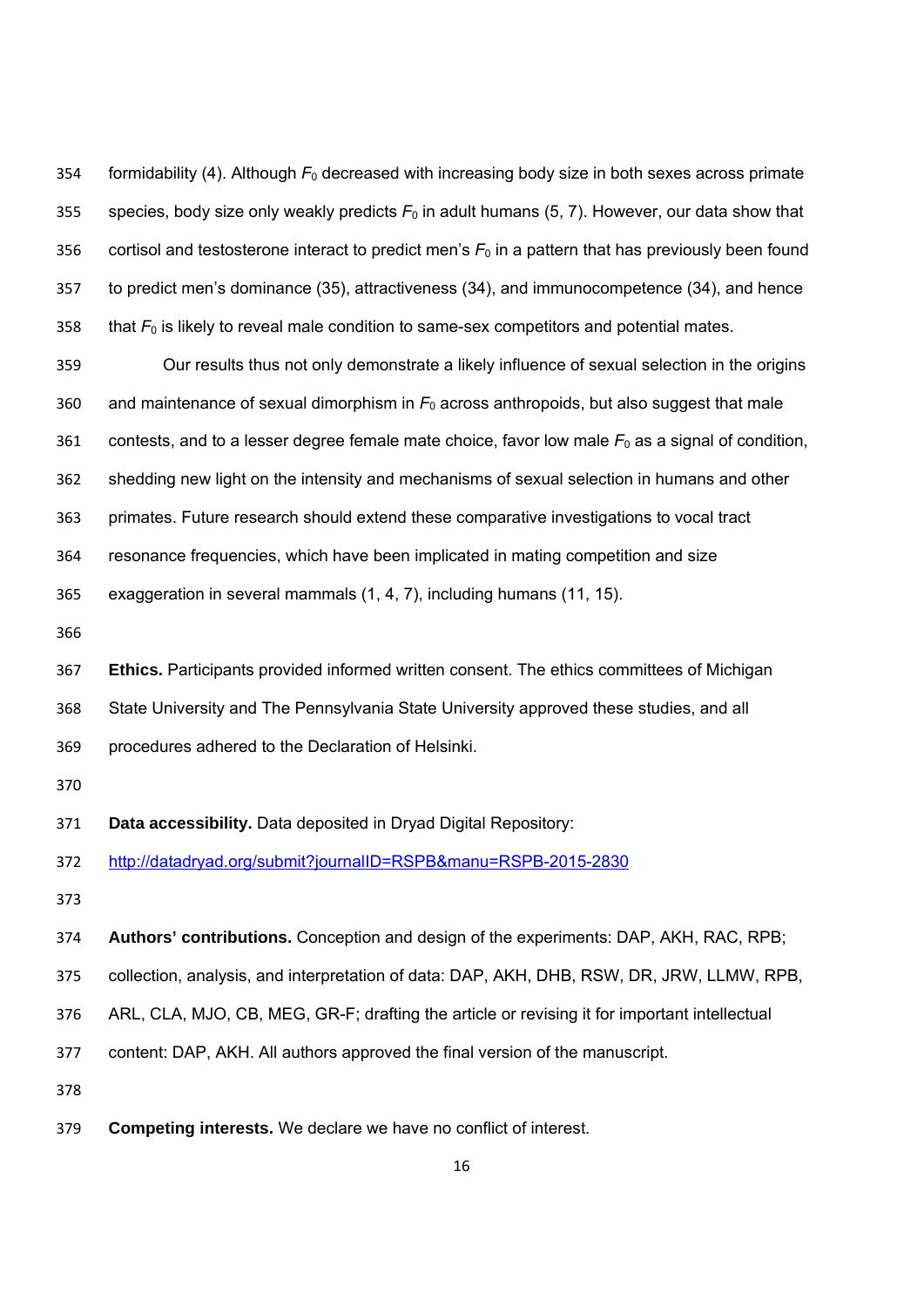| 381 | Funding. DAP was supported by a National Institutes of Mental Health T32 MH70343-05          |  |
|-----|----------------------------------------------------------------------------------------------|--|
| 382 | fellowship. JRW was supported by a National Science Foundation predoctoral fellowship.       |  |
| 383 |                                                                                              |  |
| 384 | Acknowledgements. This paper is dedicated to our colleague and friend, Michael               |  |
| 385 | Owren, an exemplary scientist and human being. We thank Robert Montgomerie,                  |  |
| 386 | George H. Perry, David Reby, and two anonymous reviewers for comments on previous            |  |
| 387 | drafts of this manuscript.                                                                   |  |
| 388 |                                                                                              |  |
| 389 | <b>References</b>                                                                            |  |
| 390 | Harris TR, Fitch WT, Goldstein LM, Fashing PJ. 2006 Black and white colobus monkey<br>1.     |  |
| 391 | (Colobus guereza) roars as a source of both honest and exaggerated information about body    |  |
| 392 | mass. Ethol. 112:911-920.                                                                    |  |
| 393 | Schön MA. 1971 The anatomy of the resonating mechanism in howling monkeys. Folia<br>2.       |  |
| 394 | Primatologica. 15:117-132.                                                                   |  |
| 395 | Fitch WT, Giedd J. 1999 Morphology and development of the human vocal tract: A study<br>3.   |  |
| 396 | using magnetic resonance imaging. J. Acoust. Soc. Am. 106:1511-1522.                         |  |
| 397 | Fitch WT, Reby D. 2001 The descended larynx is not uniquely human. Proc. Roy. Soc. B<br>4.   |  |
| 398 | 268:1669-75.                                                                                 |  |
| 399 | 5.<br>Puts DA, Apicella CL, Cárdenas RA. 2012 Masculine voices signal men's threat potential |  |
| 400 | in forager and industrial societies. Proc. Roy Soc. B 279:601-609.                           |  |
| 401 | Delgado RA. 2006 Sexual selection in the loud calls of male primates: Signal content<br>6.   |  |
| 402 | and function. Int. J. Primatol. 27:5-25.                                                     |  |
|     |                                                                                              |  |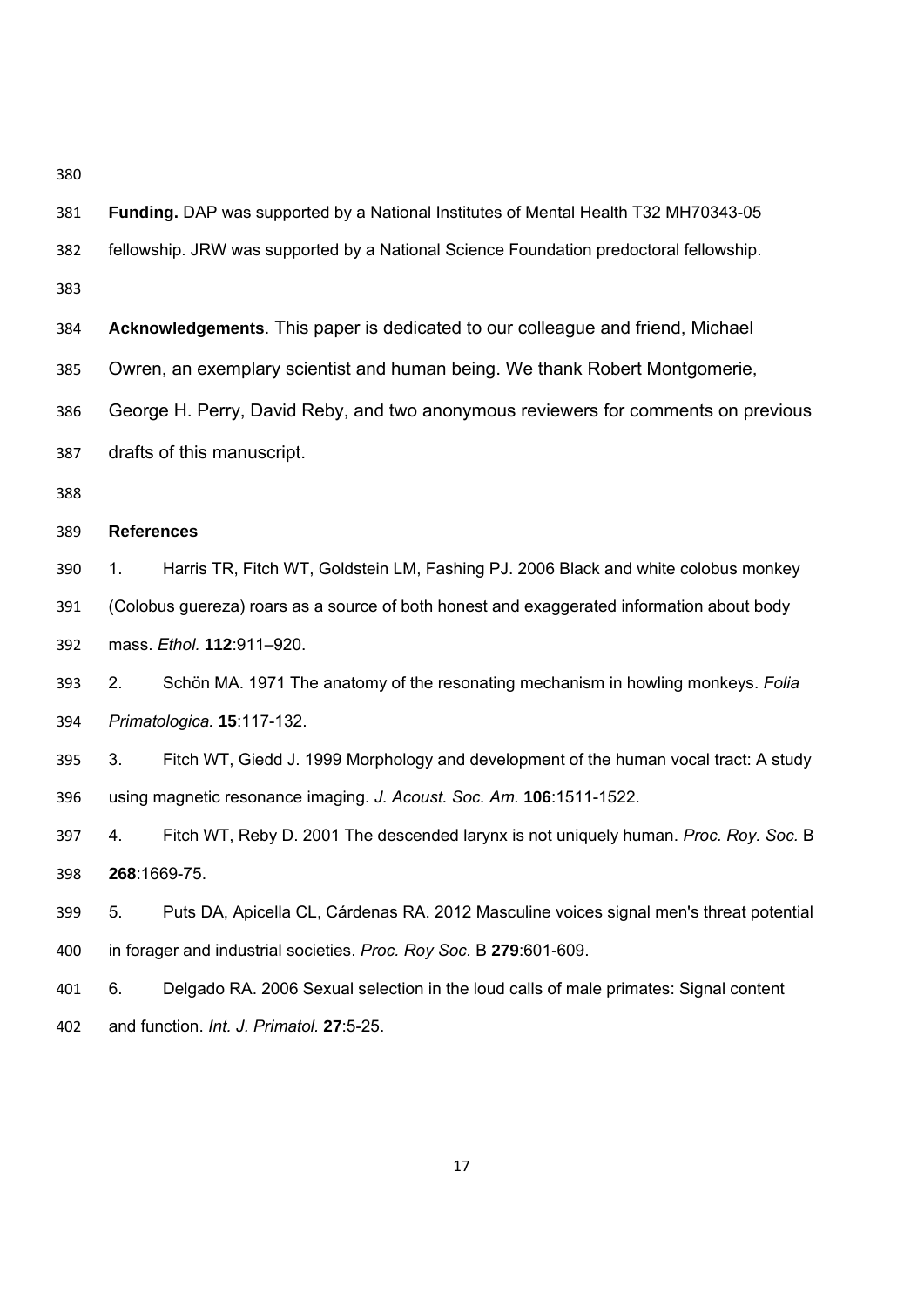7. Rendall D, Kollias S, Ney C, Lloyd P. 2005 Pitch (F0) and formant profiles of human vowels and vowel-like baboon grunts: The role of vocalizer body size and voice-acoustic allometry. *J. Acoust. Soc. Am.* **117**:944-955.

8. Fant G. 1960 Acoustic Theory of Speech Production. The Hague: Mouton.

 9. Titze IR. 2000 Principles of Voice Production. Iowa City, Iowa: National Center for Voice and Speech.

 10. Eitan Z, Schupak A, Gotler A, Marks LE. 2014 Lower pitch is larger, yet falling pitches shrink: Interaction of pitch change and size change in speeded discrimination. *Exper. Psychol.*

**61**:273-284.

11. Feinberg DR, Jones BC, Little AC, Burt DM, Perrett DI. 2005 Manipulations of

fundamental and formant frequencies affect the attractiveness of human male voices. *Anim.* 

*Behav*. **69**:561-568.

12. Darwin C. 1871The Descent of Man, and Selection in Relation to Sex. London: Murray.

13. Snowdon CT. 2004 Sexual selection and communication. In: Kappeler P, van Schaik

CP, editors. Sexual Selection in Primates: New and Comparative Perspectives. Cambridge, UK:

Cambridge University Press. p. 57–70.

 14. Mitani JC. 1985 Sexual selection and adult male orangutan long calls. *Anim. Behav.* **33**:272–283.

 15. Puts DA, Hodges C, Cárdenas RA, Gaulin SJC. 2007 Men's voices as dominance signals: vocal fundamental and formant frequencies influence dominance attributions among

men. *Evol. Hum. Behav.* **28**:340-344.

 16. Puts DA, Barndt JL, Welling LLM, Dawood K, Burriss RP. 2011 Intrasexual competition among women: Vocal femininity affects perceptions of attractiveness and flirtatiousness. *Pers. Indiv. Diff.* **50**:111-115.

 17. Apicella CL, Feinberg DR. 2009 Voice pitch alters mate-choice-relevant perception in hunter-gatherers. *Proc. Roy Soc.* B **276**:1077-1082.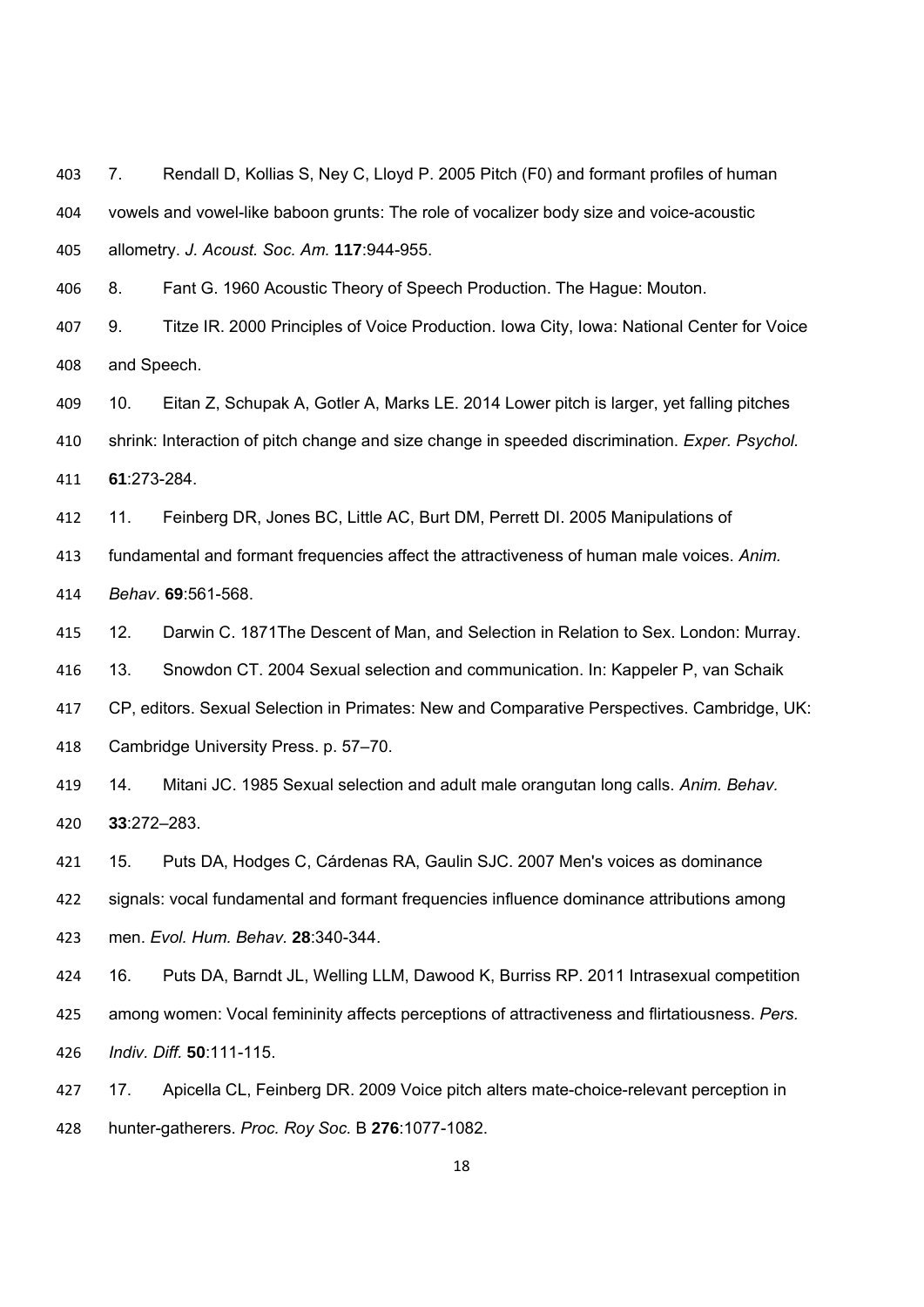18. Pisanski K, Mishra S, Rendall D. The evolved psychology of voice: evaluating interrelationships in listeners' assessments of the size, masculinity, and attractiveness of unseen speakers. *Evol. Hum. Behav.* 2012;**33**:509-519.

 19. Pisanski K, Fraccaro PJ, Tigue CC, O'Connor JJM, Röder S, Andrews PW, Fink B, DeBruine LM, Jones BC, Feinberg D. 2014 Vocal indicators of body size in men and women: a meta-analysis. *Anim. Behav.* **95**:89-99.

 20. Cartei V, Bond R, Reby D. 2014 What makes a voice masculine: Physiological and acoustical correlates of women's ratings of men's vocal masculinity. *Horm. Behav.* **66**:569-576.

21. Sell A, Bryant GA, Cosmides L, Tooby J, Sznycer D, von Rueden C, Krauss, A, Gurven,

 M. 2010 Adaptations in humans for assessing physical strength from the voice. *Proc. Roy Soc.*  B **277**:3509-3518.

22. Puts DA, Gaulin SJC, Verdolini K. 2006 Dominance and the evolution of sexual

dimorphism in human voice pitch. *Evol. Hum. Behav.* **27**:283-296.

23. Leongómez JD, Binter J, Kubicová L, Stolařová P, Klapilová K, Havlíček J, Roberts, SC.

2014 Vocal modulation during courtship increases proceptivity even in naive listeners. *Evol.* 

*Hum. Behav*. **35**:489-496. (doi: 10.1016/j.evolhumbehav.2014.06.008)

24. Weusthoff S, Baucom BR, Hahlweg K. 2013 The siren song of vocal fundamental

frequency for romantic relationships. *Front. Psychol.* **4**:439.

25. Roberts ML, Buchanan KL, Hasselquist D, Evans MR. 2007 Effects of testosterone and

corticosterone on immunocompetence in the zebra finch. *Horm. Behav.* **51**:126-134.

26. Bortolotti GR, Mougeot F, Martinez-Padilla J, Webster LM, Piertney SB. 2009

Physiological stress mediates the honesty of social signals. *PloS One*. **4**:e4983.

27. Moore FR, Cornwell RE, Smith MJ, Al Dujaili EA, Sharp M, Perrett DI. 2011 Evidence for

the stress-linked immunocompetence handicap hypothesis in human male faces. *Proc. Roy* 

*Soc.* B **278**:774-780.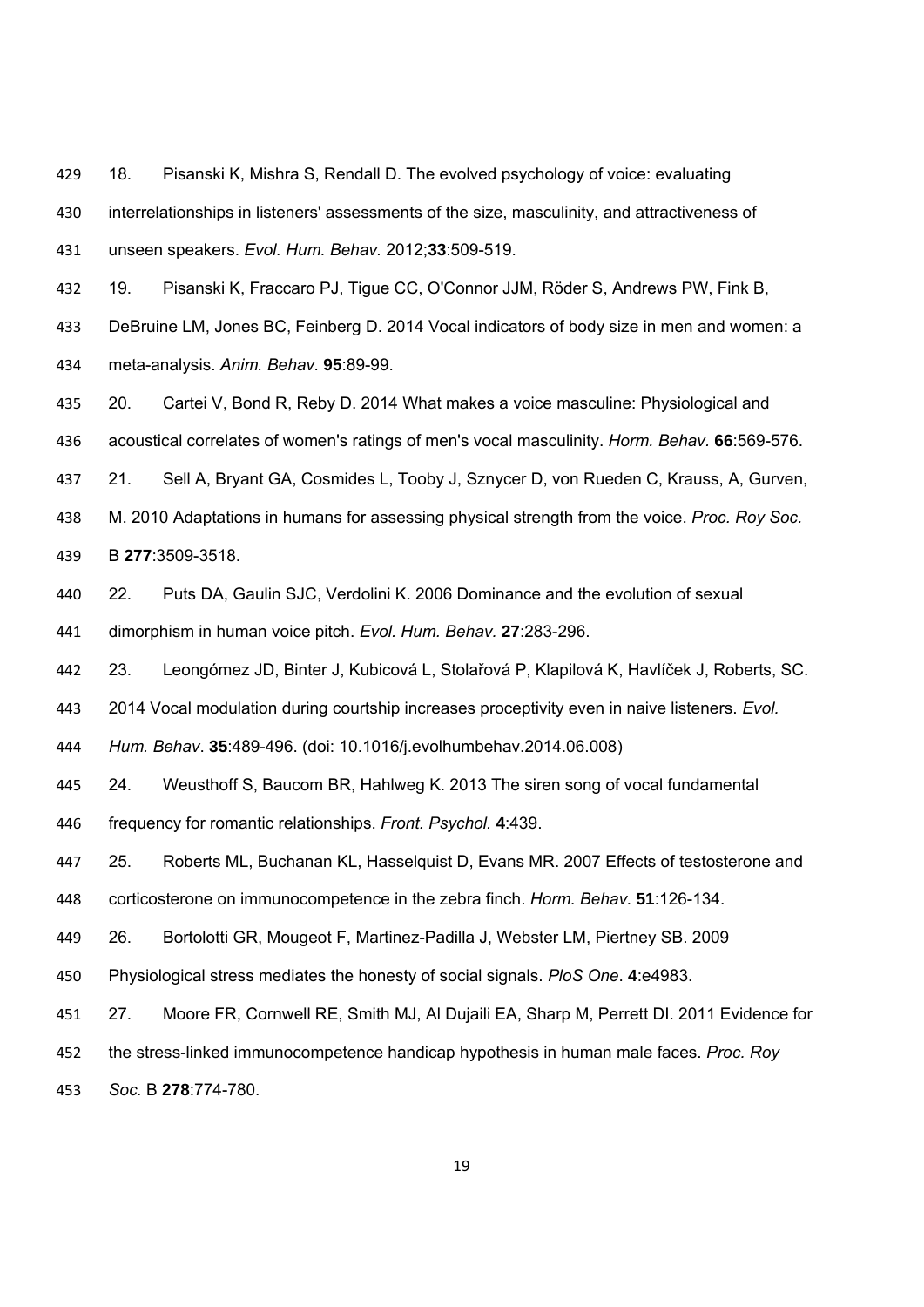28. Sapolsky RM, Romero LM, Munck AU. 2000 How Do Glucocorticoids Influence Stress Responses? Integrating Permissive, Suppressive, Stimulatory, and Preparative Actions. *Endocr. Rev.* **21**:55-89.

 29. Burnstein KL, Maiorino CA, Dai JL, Cameron DJ. 1995 Androgen and glucocorticoid regulation of androgen receptor cDNA expression. *Molec. Cell. Endocrinol.* **115**:177-186.

 30. Chen S, Wang J, Yu G, Liu W, Pearce D. 1997 Androgen and glucocorticoid receptor heterodimer formation. A possible mechanism for mutual inhibition of transcriptional activity. *J. Biol. Chem.* **272**:14087-14092.

 31. Smith RG, Syms AJ, Nag A, Lerner S, Norris JS. 1985 Mechanism of the glucocorticoid regulation of growth of the androgen-sensitive prostate-derived R3327H-G8-A1 tumor cell line. *J. Biol. Chem.* **260**:12454-12463.

 32. Johnson EO, Kamilaris TC, Chrousos GP, Gold PW. 1992 Mechanisms of stress: a dynamic overview of hormonal and behavioral homeostasis. *Neurosci. Biobehav. Rev.* **16**:115- 130.

 33. Tilbrook AJ, Turner AI, Clarke IJ. 2000 Effects of stress on reproduction in non-rodent mammals: the role of glucocorticoids and sex differences. *Rev. Reprod.* **5**:105-113.

34. Rantala MJ, Moore FR, Skrinda I, Krama T, Kivleniece I, Kecko S, Krams, I. 2012

Evidence for the stress-linked immunocompetence handicap hypothesis in humans. *Nat.* 

*Comms.* **3**:694-698.

 35. Mehta PH, Josephs RA. 2010 Testosterone and cortisol jointly regulate dominance: evidence for a dual-hormone hypothesis. *Horm. Behav.* **58**:898-906.

 36. Mitani JC, Stuht J. 1998 The evolution of nonhuman primate loud calls: Acoustic adaptation for long-distance transmission. *Primates.* **39**:171-182.

 37. Waser PM, Brown CH. 1986 Habitat acoustics and primate communication. *Am. J. Primatol.* **10**:135-154.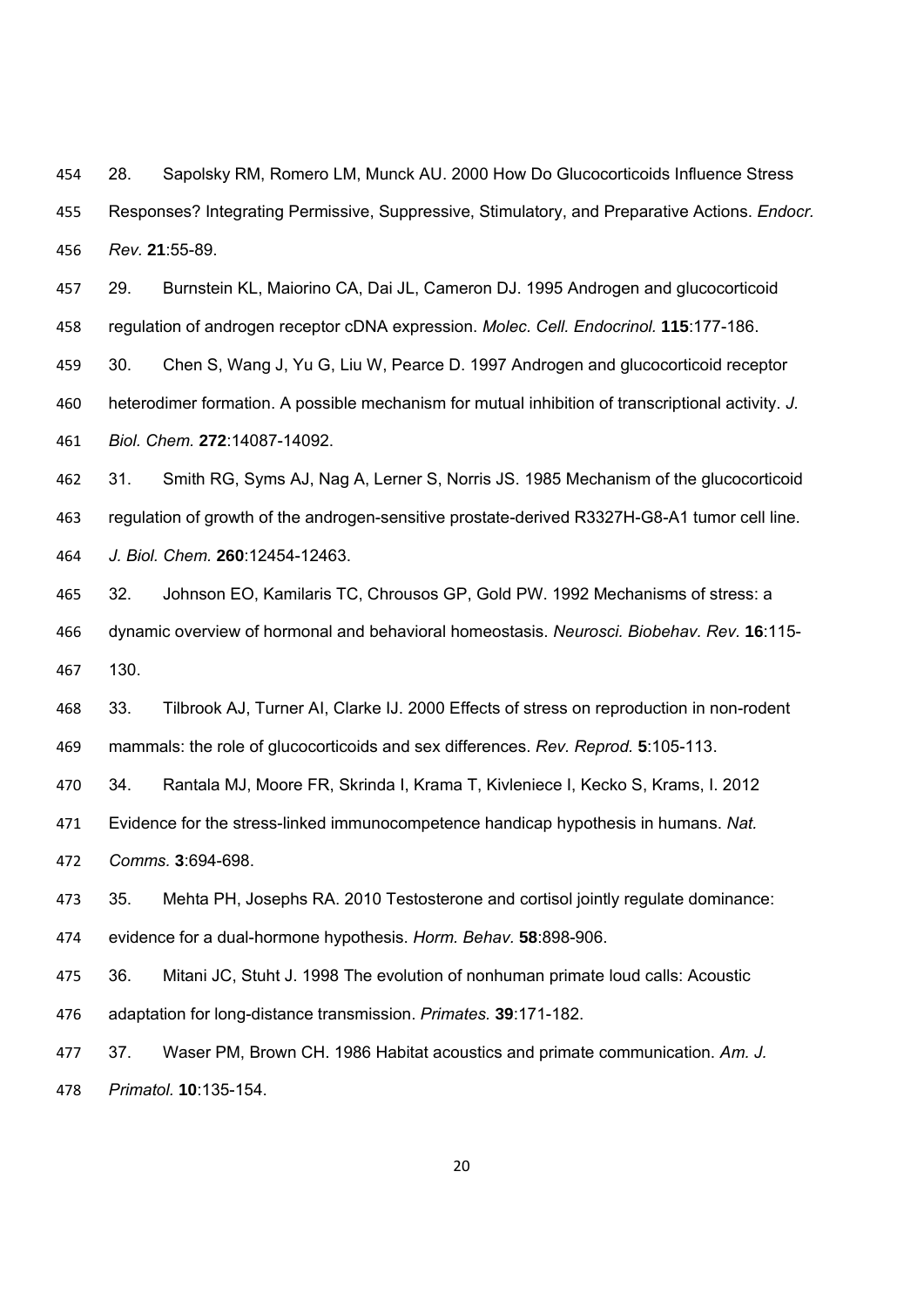- 38. Mitani JC, Gros-Louis J, Richards AF. 1996 Sexual dimorphism, the operational sex
- ratio, and the intensity of male competition in polygynous primates. *Am. Nat.* **147**:966-980.
- 39. Puts DA, Jones BC, DeBruine LM. 2012 Sexual selection on human faces and voices. *J. Sex Res.* **49**:227-243.
- 40. Puts D, Doll L, Hill A. 2014 Sexual selection on human voices. In: Weekes-Shackelford
- V, Shackelford T, editors. Evolutionary Perspectives on Human Sexual Psychology and
- Behavior: Springer; p. 69-86.
- 41. Leutenegger W, Cheverud J. 1982 Correlates of sexual dimorphism in primates:
- ecological and size variables. *Int. J. Primatol.* **3**:387-402.
- 42. Wade MJ, Shuster SM. 2004 Sexual selection: Harem size and the variance in male reproductive success. *Am. Nat.* **164**:E83-E9.
- 43. Clutton-Brock TH. 1989 Mammalian mating systems. Proc Roy Soc B. **236**:339-372.
- 44. Clutton-Brock TH, Harvey PH. 1977 Primate ecology and social organization. *J. Zool.*  **183**:1-39.
- 45. Clutton-Brock TH, Harvey PH, Rudder B. 1977 Sexual dimorphism, socionomic sex ratio and body weight in primates. *Nature.* **269**:797-800.
- 46. Emlen ST, Oring LW. 1977 Ecology, sexual selection, and the evolution of mating systems. *Science.* **197**:215-223.
- 47. Clutton-Brock TH, Harvey PH. 1984 Comparative approaches to investigating
- adaptation. In: Krebs JR, Davies NB, editors. Behavioral Ecology: A Evolutionary Approach. 2nd
- ed. Oxford: Blackwell; p. 7-29.
- 48. Harcourt AH, Purvis A, Liles L. 1995 Sperm competition: mating system, not breeding
- season, affects testes size of primates. *Funct. Ecol.* **9**:468-476.
- 49. Arnold C, Matthews LJ, Nunn CL. 2010 The 10k Trees Website: A New Online Resource
- for Primate Phylogeny. *Evol. Anthropol.* **19**:114-118.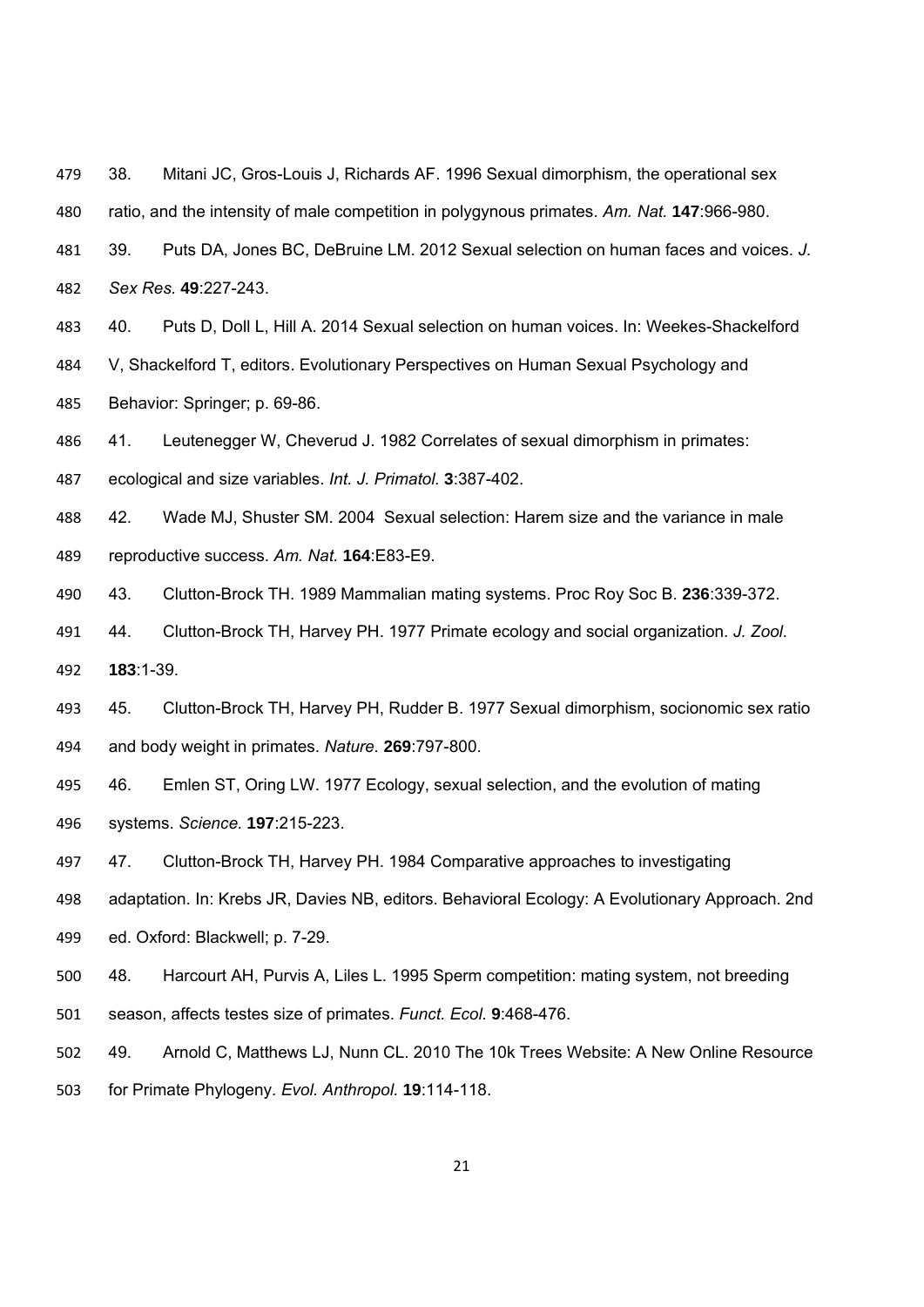50. Orme D, Freckleton R, Thomas G, Petzoldt T, Fritz S, Isaac N, Pearse W. Caper:

Comparative Analyses of Phylogenetics and Evolution in R. R package version 0.5.2 ed. 2013.

51. Hauser MD. 1993 The evolution of nonhuman primate vocalizations: Effects of

phylogeny, body weight and social-context. *Am. Nat.* **142**:528–542.

52. Puts D. 2016 Human sexual selection. *Curr. Opin. Psychol.* **7**:28-32.

53. Fairbanks G. 1960 Voice and articulation drillbook. 2nd ed. New York: Harper & Row.

54. Mrosovsky N. 2003 Beyond the suprachiasmatic nucleus. *Chronobiol Int.* **20**:1-8.

55. Apicella CL, Feinberg DR, Marlowe FW. 2007 Voice pitch predicts reproductive success

in male hunter-gatherers. *Biol. Lett.* **3**:682-684.

56. Cheverud JM, Dow MM, Leutenegger W. 1985 The quantitative assessment of

phylogenetic constraints in comparative analyses - sexual dimorphism in body-weight among

primates. *Evol.* **39**:1335-1351.

 57. Puts DA. 2010 Beauty and the beast: Mechanisms of sexual selection in humans. *Evol Hum Behav.* **31**:157-175.

 58. Lovejoy CO. 2009 Reexamining human origins in light of Ardipithecus ramidus. *Science.*  **326**:74e1-8.

 59. Carrier DR, Morgan MH. 2014 Protective buttressing of the hominin face. *Biol. Rev. Camb. Phil. Soc.* Jun 9.

60. Marlowe FW, Berbesque JC. 2012 The human operational sex ratio: effects of marriage,

concealed ovulation, and menopause on mate competition. *J. Hum. Evol.* **63**:834-42.

61. Plavcan JM. 2012 Sexual size dimorphism, canine dimorphism, and male-male

competition in primates: where do humans fit in? *Hum. Nat*. **23**:45-67.

62. Stanyon R, Bigoni F. 2014 Sexual selection and the evolution of behavior, morphology,

neuroanatomy and genes in humans and other primates. *Neurosci. Biobehav. Rev*. **46, Part** 

**4**:579-90.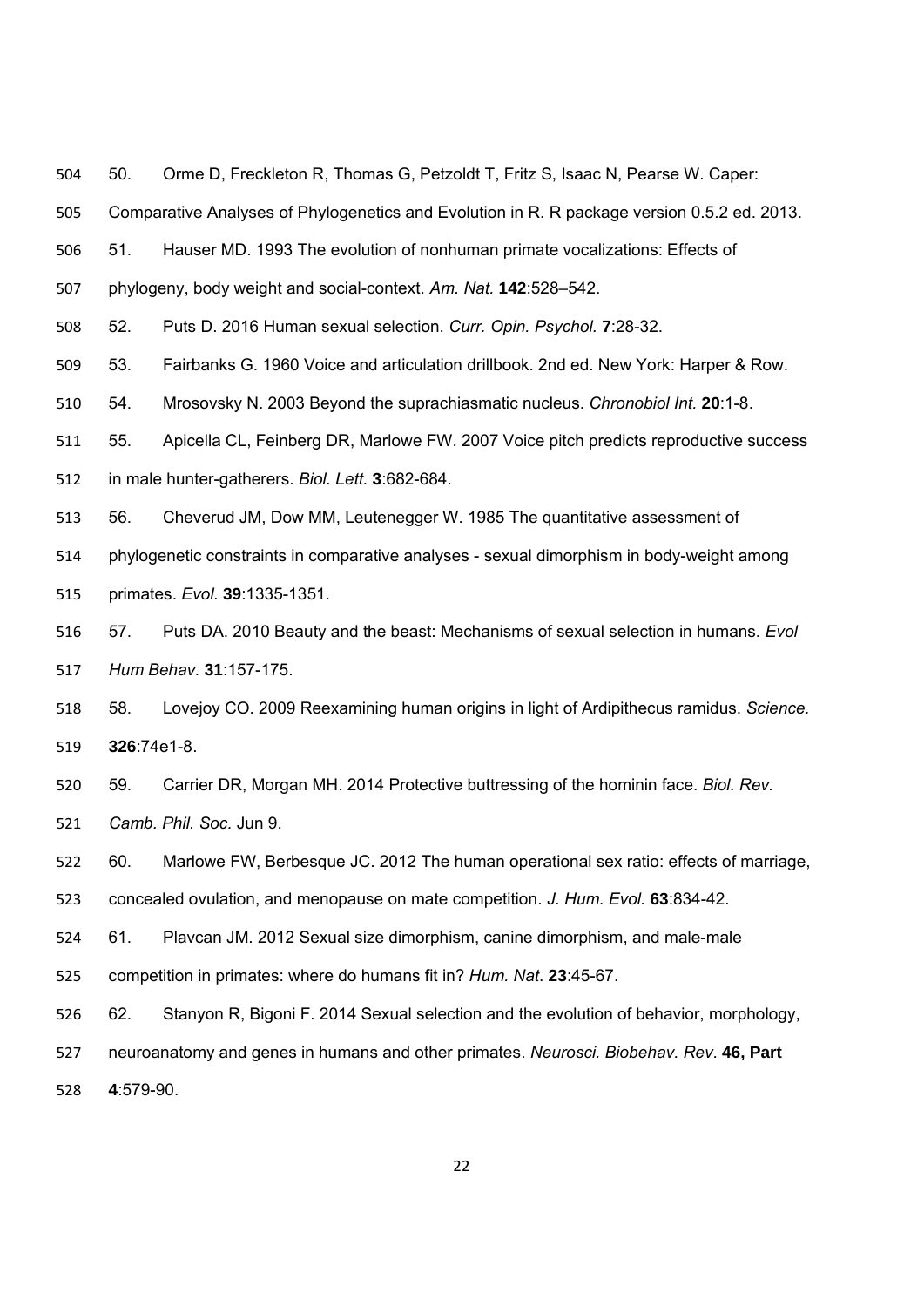- 63. Scott IM, Clark AP, Josephson SC, Boyette AH, Cuthill IC, Fried RL, Gibson MA, Hewlett BS, Jamieson M, Jankowiak W, et al. 2014 Human preferences for sexually dimorphic faces may be evolutionarily novel. *Proc. Natl. Acad. Sci. USA*. **111**:14388-93.
-